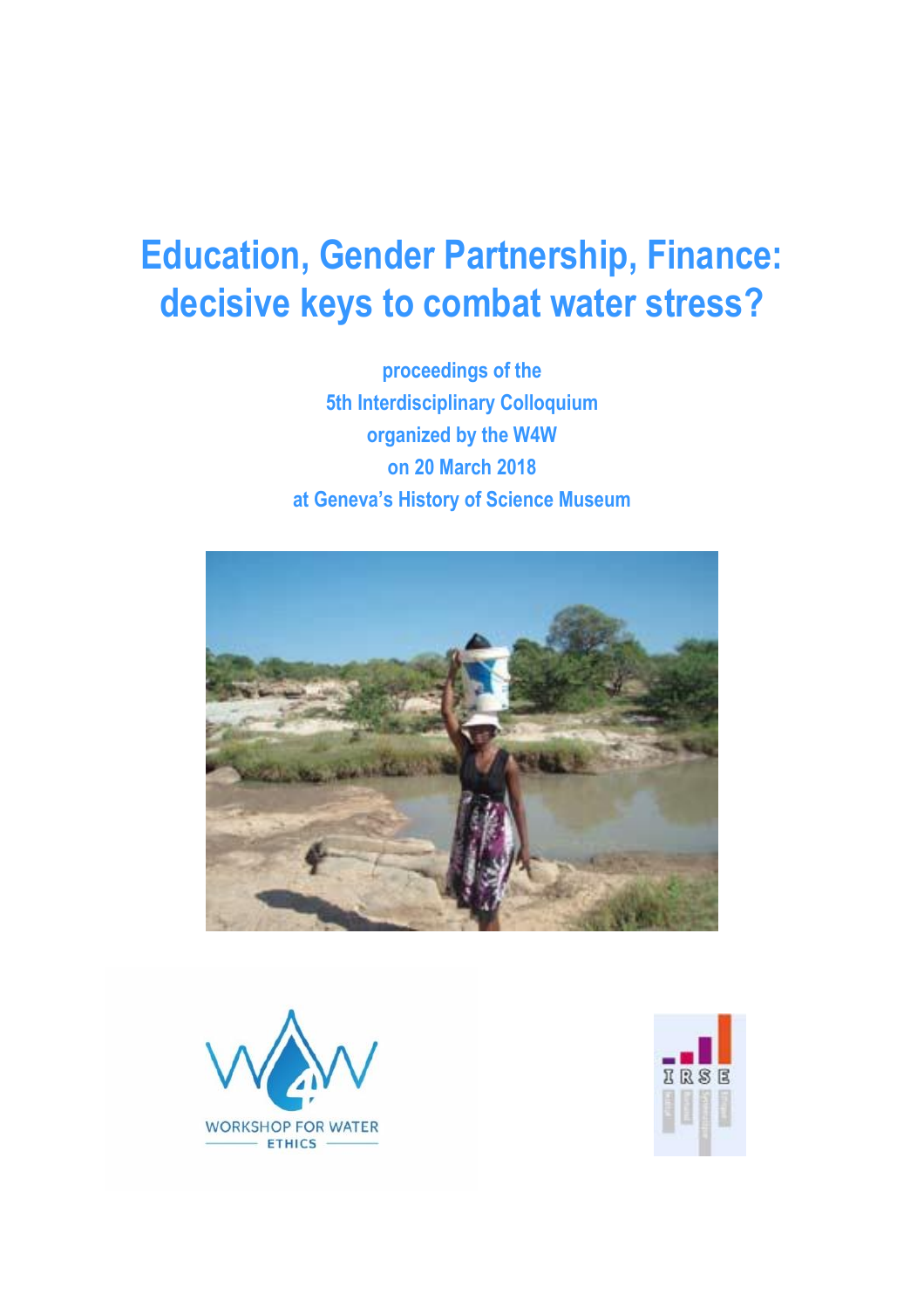# **Education, Gender Partnership, Finance: decisive keys to combat water stress?**

Proceedings of the 5<sup>th</sup> Interdisciplinary Colloquium organized by the W4W Group (Workshop for Water Ethics) on March 20, 2018 at Museum of History of Science of Geneva

Preview proceedings

- 2011 "Too Much or Not Enough, How Can We Wisaly Deal With This Vital and Unpredictable "Resource?
- 2012 "Water, Vital Need and Global Justice"
- 2013 " A Global Water Ethic"
- 2017 "Oceans Flooded with Plastic: Myth or Reality?"

are located at the following address:

http:// [www.fiechter.name](http://www.fiechter.name/)

and

http://institutions.ville-ge.ch/fr/mhs/votre-visite-/site-du-musee-dhistoire-dessciences/evenements/archives/

©W4W, Geneva 2018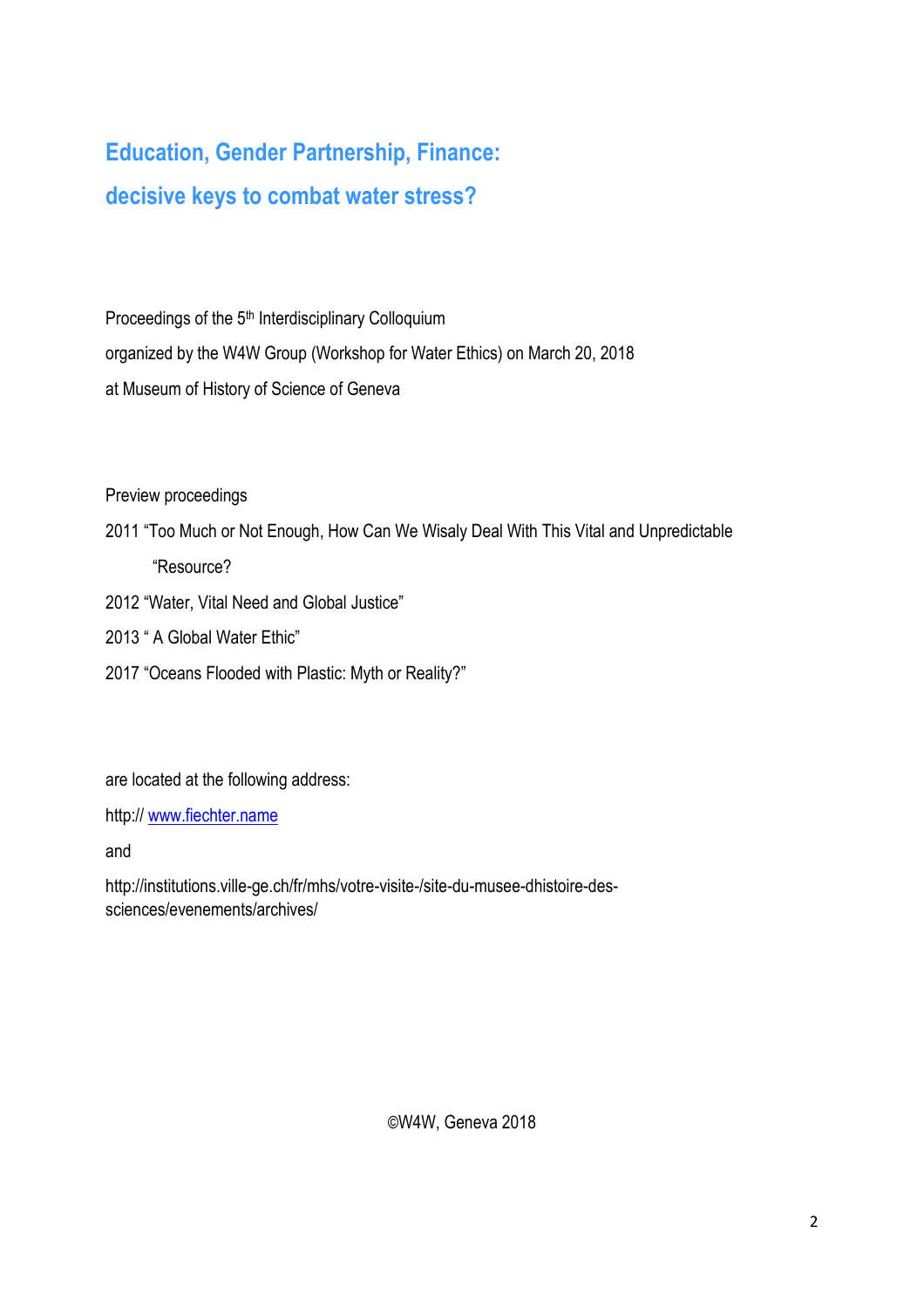## **Table of Contents**

W4W Group (Workshop for Water Ethics)

Education, Gender Partnership, Finance : decisive keys to combat water stress?

#### **Introduction**

The importance of women's voices where water stress is a threat: observations from Zimbabwe, South Africa and Singapore (Evelyne Fiechter-Widemann)

#### **Part I: Comparative Views**

### **Theological Perspective**

Gender partnership and water management: what do ethicists/theolgians say? (Christophe Chalamet)

#### **Sociological Perspective**

Gender and development: gender role change analysis (Josephine Mukabera, Rwanda)

#### **Economic Perspective**

Developing new financing models to promote access to drinking water and sanitation (Julia Bertret, fWE)

### **Part II: Water Management – Case Study**

Water-kiosk women in Africa and Asia (a project jointly undertaken by the Access to Water Foundation and Rotary) (Renaud de Watteville, Christoph Stucki and Clémence Langone)

Water stress in sub-Saharan Africa: what challenges for women and health? (Annie Balet)

Drinking water in Batchingou: incredible confrontation between David and Goliath!

(Hermine Meido)

Water management in Peru: what avocados are we eating? (Christian Häberli)

Education: success stories in Myanmar, Laos and Cambodia (Child's Dream, founded by Marc Thomas Jenni and Daniel Marco Siegfried)

Roundtable moderated by Benoît Girardin, with Jeanne Barras Zwahlen and other speakers

**Part III: Ethical overview** (Benoît Girardin)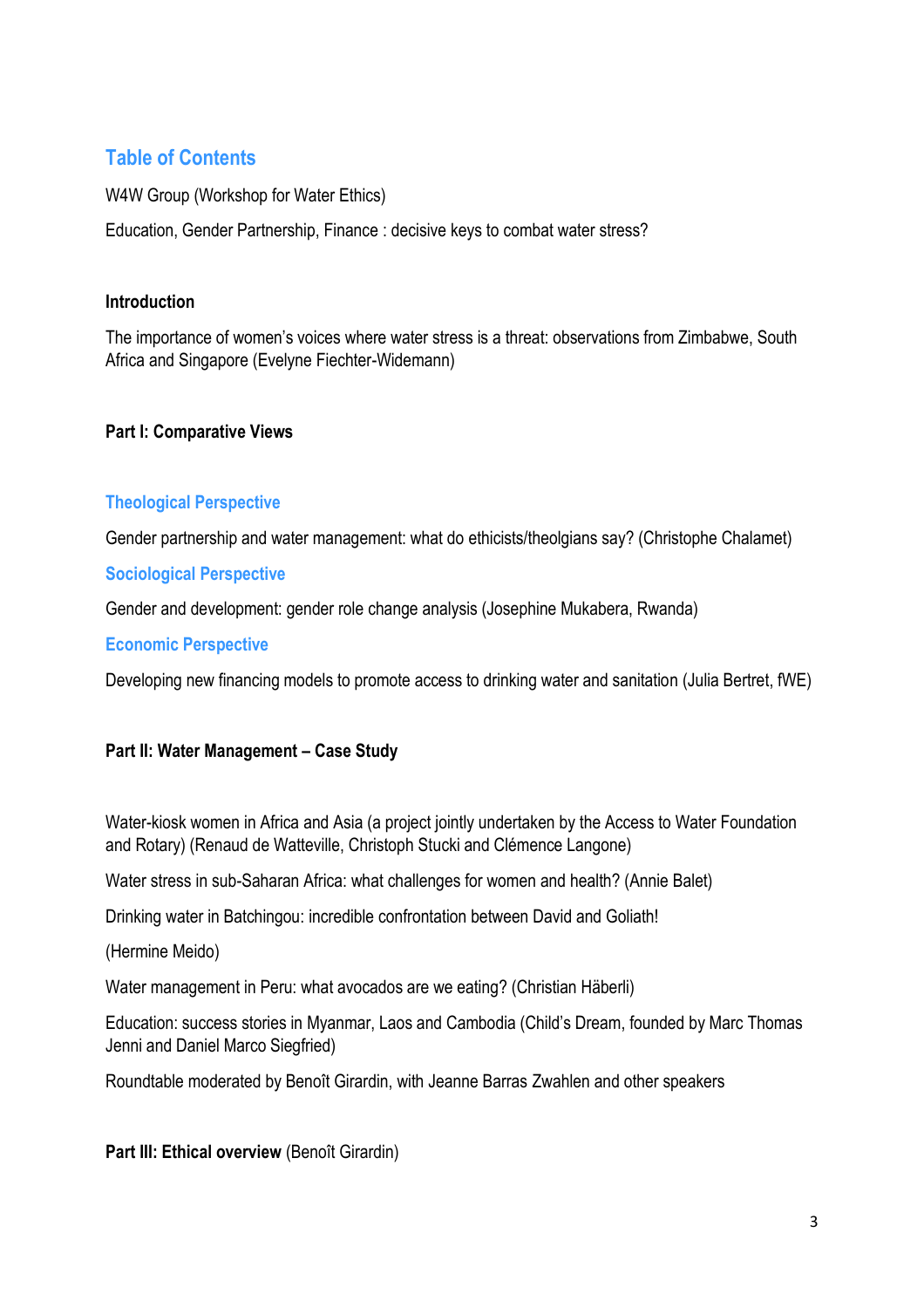# **Members of the W4W Group**



A doctor of ecophysiology at the Orsay Faculty of Sciences (Paris-Sud), **Annie BALET** worked on metabolism and the ultrastructure of plants in reaction to environmental problems. She subsequently taught biology at the secondary-school level, raising the awareness of students to associated environmental and humanitarian issues. She helped organize informal week-long seminars on sustainable development.



**Benoît GIRARDIN** is a professor of political ethics at the Geneva School of Diplomacy and International Relations, a university institute. He has extensive international experience, having been responsible for Swiss cooperative development efforts in Cameroon, Pakistan, and Romania, then later for evaluation, finally serving as the ambassador to Madagascar. Initially, he had earned a doctorate in theology at the University of Geneva in 1977.



**Evelyne FIECHTER-WIDEMANN** is a hon. member of the Geneva bar and holds a master's degree (MCJ) from New York University. After obtaining a doctorate in theology at the University de Geneva in 2015, she is pursuing her research on the global ethics of water in Singapore. She served as a deputy judge on a judicial commission of CRUNI (Geneva's administrative court) and taught Swiss and international public law at the Collège de Genève. She was on the Swiss Church Aid (EPER) foundation's board and also that of the International Museum of the Reformation.



Following her studies at the University of Geneva, **Laurence-Isaline STAHL GRETSCH** spent fifteen years as an archeologist specializing in prehistory, both in Jura Canton (for construction related to the Trans-Jura freeway) and at the University of Geneva. Following the defense of her dissertation in sciences, she was hired by Geneva's History of Sciences Museum, which she headed for over ten years. In 2009 the museum created an exhibit on hydropower in Geneva.



After earning a master's degree in civil engineering at the Swiss Federal Institute of Technology in Zurich, **Christoph STUCKI** initially specialized in analyzing the behavior of materials at the Swiss Federal Laboratories for Materials Science, before joining an engineering firm in Lausanne. He then developed a railway network planning model at the Swiss Federal Institute of Technology in Lausanne. In 1980 he became the general manager of Geneva's public transport system. Currently, he is the president of Unireso, the cross-border transport fare network for a basin encompassing parts of France, Vaud, and Geneva.



**Gary VACHICOURAS,** who holds a doctorate in theology, studied at the Holy Cross Greek Orthodox School of Theology (Brookline, Mass.), the University of Paris IV-Sorbonne, and the University of Athens. He was a teaching fellow at the Ecumenical Patriarchate's Orthodox Center in Chambésy-Geneva and the executive director of the Foundation for Interfaith and Intercultural Research and Dialogue. His involvement in higher education has touched on human security, especially through his teaching, innovative research, and intergovernmental dialogue.



Following his training as a professional IFR pilot, **Renaud DE WATTEVILLE** traveled and created Swissmate, an events management company. For over 20 years he managed projects for various companies in Switzerland and abroad. In 2008 he started Swiss Fresh Water SA, which developed a low-cost decentralized desalination system intended for use by low-income populations. This was an opportunity for him to make his experience available for a high-impact industrial project.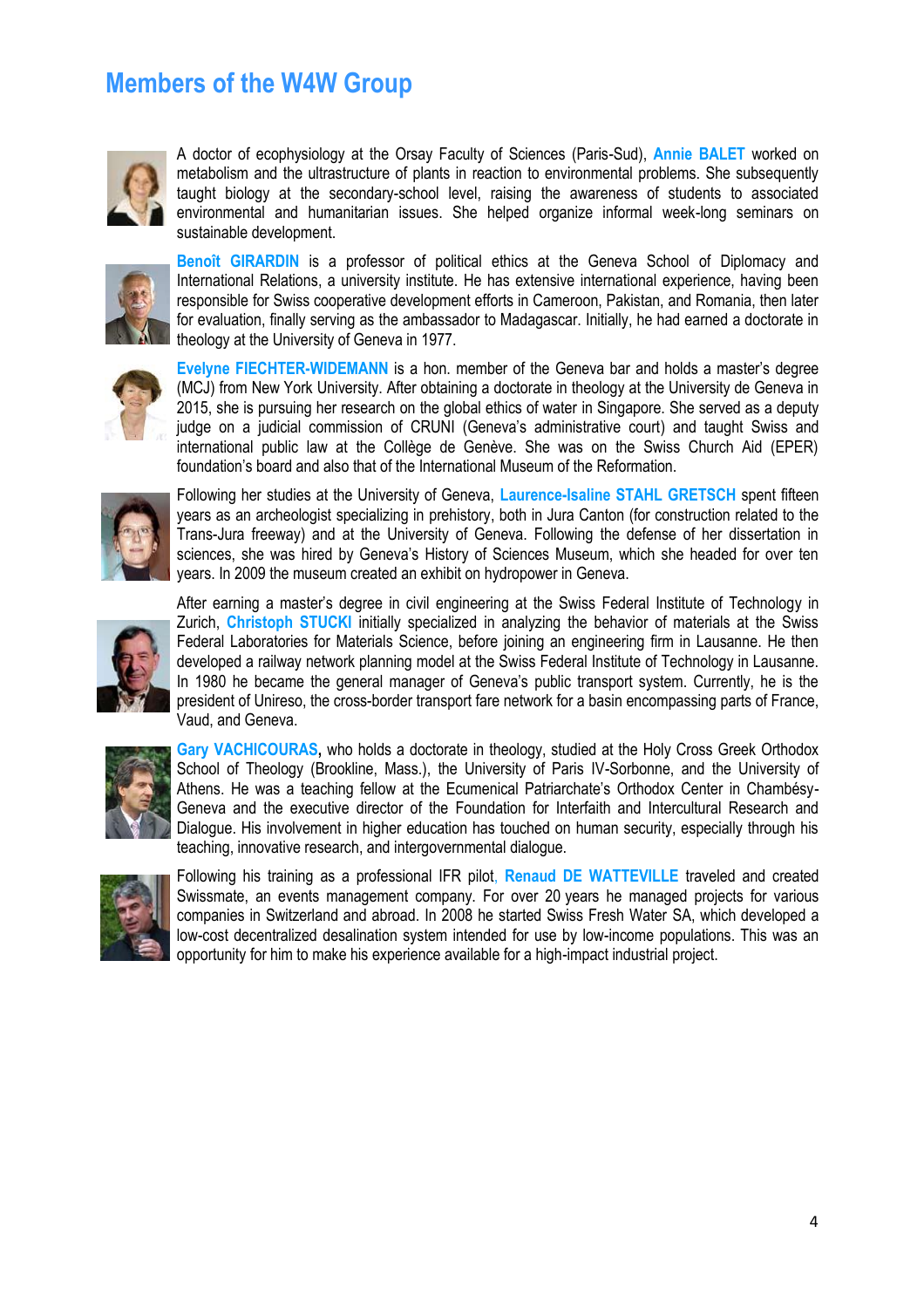## **W4W Group (Workshop for Water Ethics)**

**W4W Group** is an apolitical civic-minded interdisciplinary platform that brings together notable figures from the theological, ethical, political, scientific, economic, and legal spheres who share a common concern for water challenges in a globalized world.

Water is a natural resource that was long considered a free good. Its status is changing as awareness of its increased scarcity grows, and especially as it is used abusively (polluted and wasted, especially in agriculture).

Indeed, this resource is increasingly threatened not only by increasing demand from the public, agriculture, and industry, but also by climate change.

To meet the demand and avoid water wars by defusing water-related conflict, the public sector – in partnership with the private and community sectors – must create appropriate conditions for managing this resource fairly and sustainably.

**It has set the following goals for itself:**

1. Conceptualize and explain the ethical dimension – essential for identifying and implementing solutions – of fair and sustainable water management in a globalized world;

1. Contribute original thoughts that could influence the creation of a favorable environment for implementing the Sustainable Development Goals (in particular 12.1, 12.5 and 14.1);

2. Take these solutions' interdisciplinarity into account;

3. Using a pluralist and ecumenical approach, establish contacts with existing ethical focus groups, for example IRSE, Gloethics.net, the Institute of Business Ethics, and similar entities globally;

4. Involve influential private-sector players, university researchers and students, as well as civicminded associations;

5. Organize colloquia on the topic of water's ethical challenges in a globalized world, provide targeted information to decision-makers and influential stakeholders, and exchange thoughts in networks and on blogs.

www.fiechter.name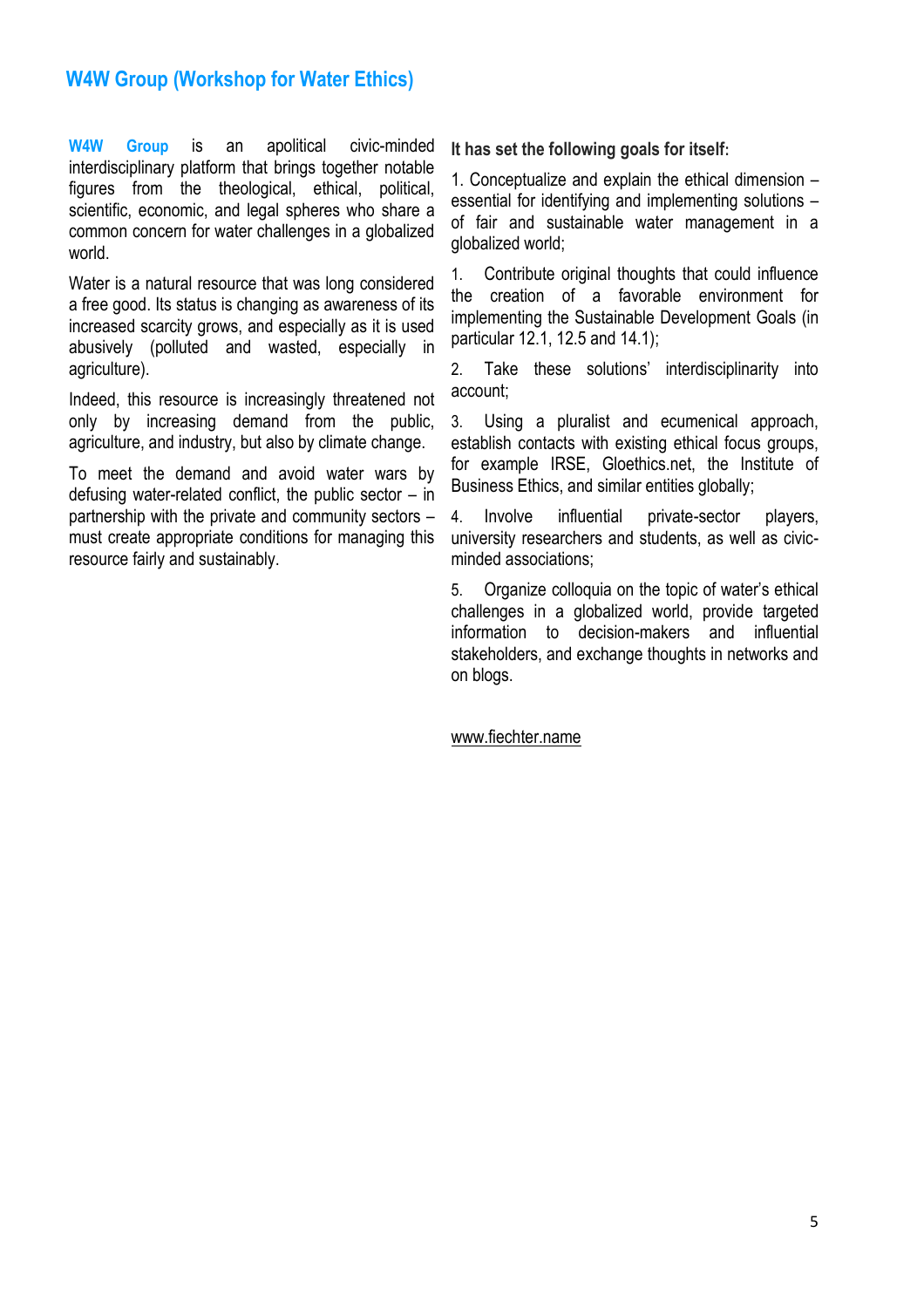## **Speakers**



**Christophe Chalamet** is Associate Professor at the Faculty of Theology of the University of Geneva since 2011, after eight years at Fordham University, the Jesuit University of New York. His latest book is entitled *Une voie infiniment supérieure* (Labor et Fides, 2016).



A Rwandan national, **Josephine Mukabera** received her PhD in Gender Studies from the National University of Seoul in 2017, after completing a Master's degree in Development Studies in Ireland. From 1995 to 2009, she worked as coordinator of a counseling and reintegration program for women in distress in Rwanda. Since 2010, she has taught at the Protestant University of Rwanda and heads the Rural Development Department. Since 2007, she has focused her research on the social change in the status of Rwandan women and gender relations after the genocide, the subject of her thesis.



**Julia Bertret** is an Environmental Engineer and holds a Master's degree in Entrepreneurship from HEC Paris. After starting her career in environmental strategy consulting, she was responsible for creating and developing Veolia Environment's open innovation program. Since 2017, Julia has devoted her energy to developing fWE, which aims to offer new models for financing environmentally related infrastructure in order to accelerate the ecological transition.



After obtaining her Bachelor Degree in Management & Tourism at HES-SO in Valais/Switzerland, **Clémence Langone** worked as a volunteer in Brasil for a NGO promoting social and economic development for women. She is presently "project manager" at the Foundation Access to Water at Romanel-sur-Lausanne.



Born in Cameroon in the Bamileke region, **Hermine Meido** studied in Geneva where she obtained a PhD in Psychology. An independent psychologist, she has also practiced ethno-psychiatry in hospitals and is the author of several books and articles on cultural diversity. Very committed to helping the Health Centre in her village, she created an association in 2006 in Switzerland. As a traditional African queen, she was able to motivate the inhabitants to carry out the earthworks for water catchment and pipe installation. Now not only the Health Centre but also the different districts of the village are supplied with drinking water via 24 standpipes.



**Christian Häberli** is a Fellow at the World Trade Institute on food security from a trade and investment perspective. His professional career with the ILO and the Swiss government led him to chair the WTO Committee on Agriculture and to be a panelist in some twenty dispute settlement proceedings.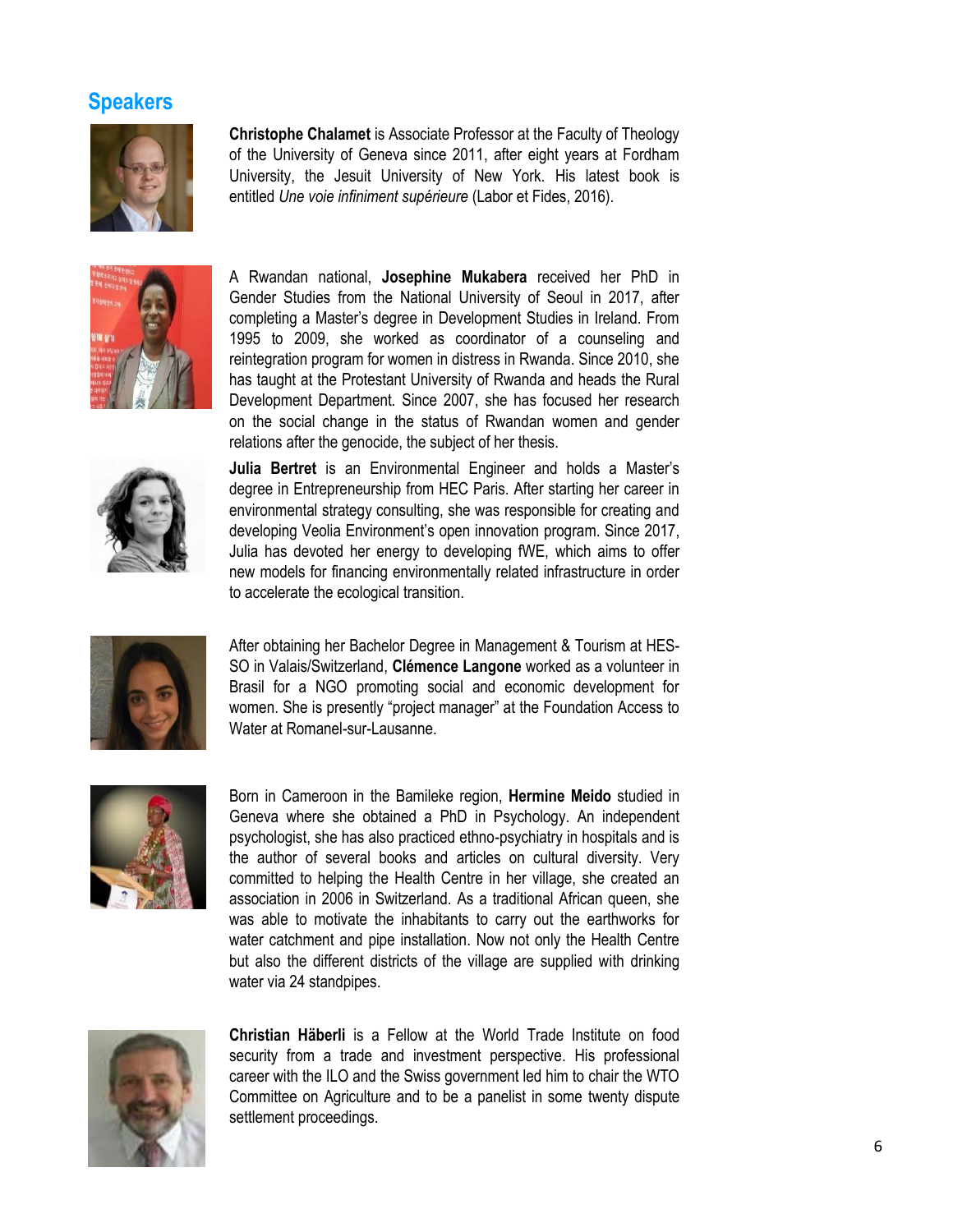

After obtaining Master's degrees in Conference Interpretation and Economic and Social Sciences from the University of Geneva, **Jeanne Barras Zwahlen** began a diplomatic career with the Ministry of Foreign Affairs of the Swiss Confederation, and then served as an economic advisor to the Swiss delegation to the OECD in Paris. She was Senior Economist at Credit Suisse in Zurich and served on the Boards of responsAbility in Zurich and Symbiotics in Geneva. She is currently an independent consultant at Bank Julius Baer in Geneva and a member of the Board of Child's Dream Foundation.



After nearly 20 years with UBS, **Marc Thomas Jenni** left the bank in 2003 to set up Child's Dream Foundation together with Daniel Siegfried. Marc is a 'Swiss Certified Banker' and holds an Executive MBA Degree from the Swiss Banking School, Zurich. While working in Hong Kong and Singapore as a private banker, Marc had the privilege to meet many wealthy individuals who helped the less fortunate by making donations and volunteering in various charity projects in the region. This inspired him to do his part in making a difference for the underprivileged in society.



**Daniel Marco Siegfried** is a co-founder and the head of projects of Child's Dream Foundation. A Chartered Financial Analyst (CFA) and graduate of the Zurich Business School, Daniel worked for 9 years at UBS in Zurich, Hong Kong, Seoul and Singapore. During his years with UBS he traveled extensively in the region, visited numerous charitable organizations and encountered many different underprivileged groups. Of them all, it was children who made the greatest impact on him, and who inspired him to intensify his involvement in charity work.

**Annie Balet, Benoît Girardin, Evelyne Fiechter-Widemann of W4W Group.**





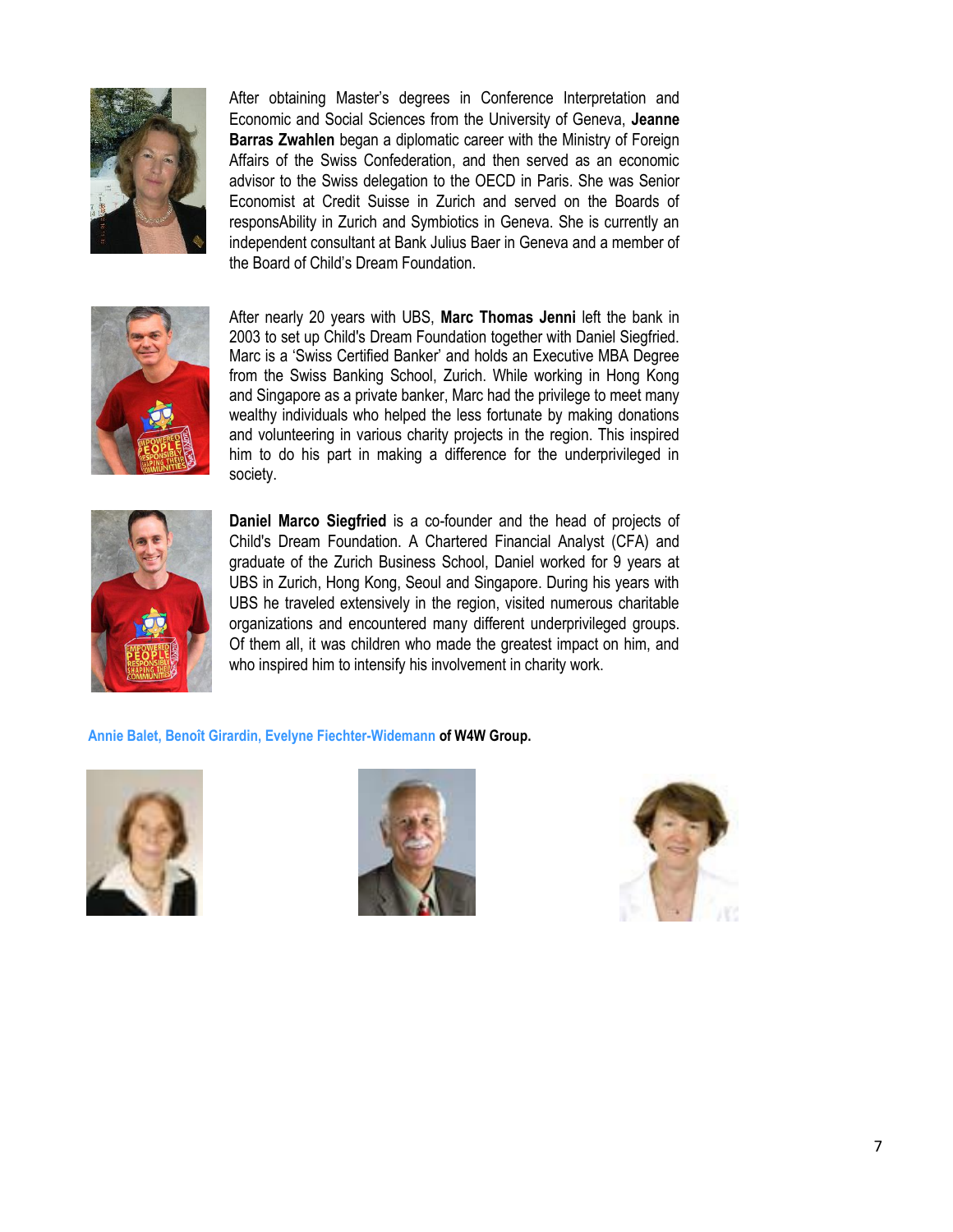# **Foreword**

## **Education, Gender Partnership, Finance :**

## **decisive keys to combat water stress?**

Evelyne Fiechter-Widemann, W4W Group

With this  $5<sup>th</sup>$  colloquium, opened to a large public, the W4W remained faithful to its ethical and interdisciplinary approach of developing viable solutions to the difficulties of accessing and reusing water (water stress) common in many countries of the globe.

The W4W postulated that responsible water management includes providing access to education and information for all, promoting gender balance when it comes to tasks, and using efficient technologies and appropriate financial instruments.

The panel had researchers from different parts of the world, and W4W is very thankful for their valuable contributions to a complex issue.

W4W's thanks are extended to all persons who made the venue at the great hall of its History of Science Museum possible, among them **Laurence-Isaline Stahl Gretsch.**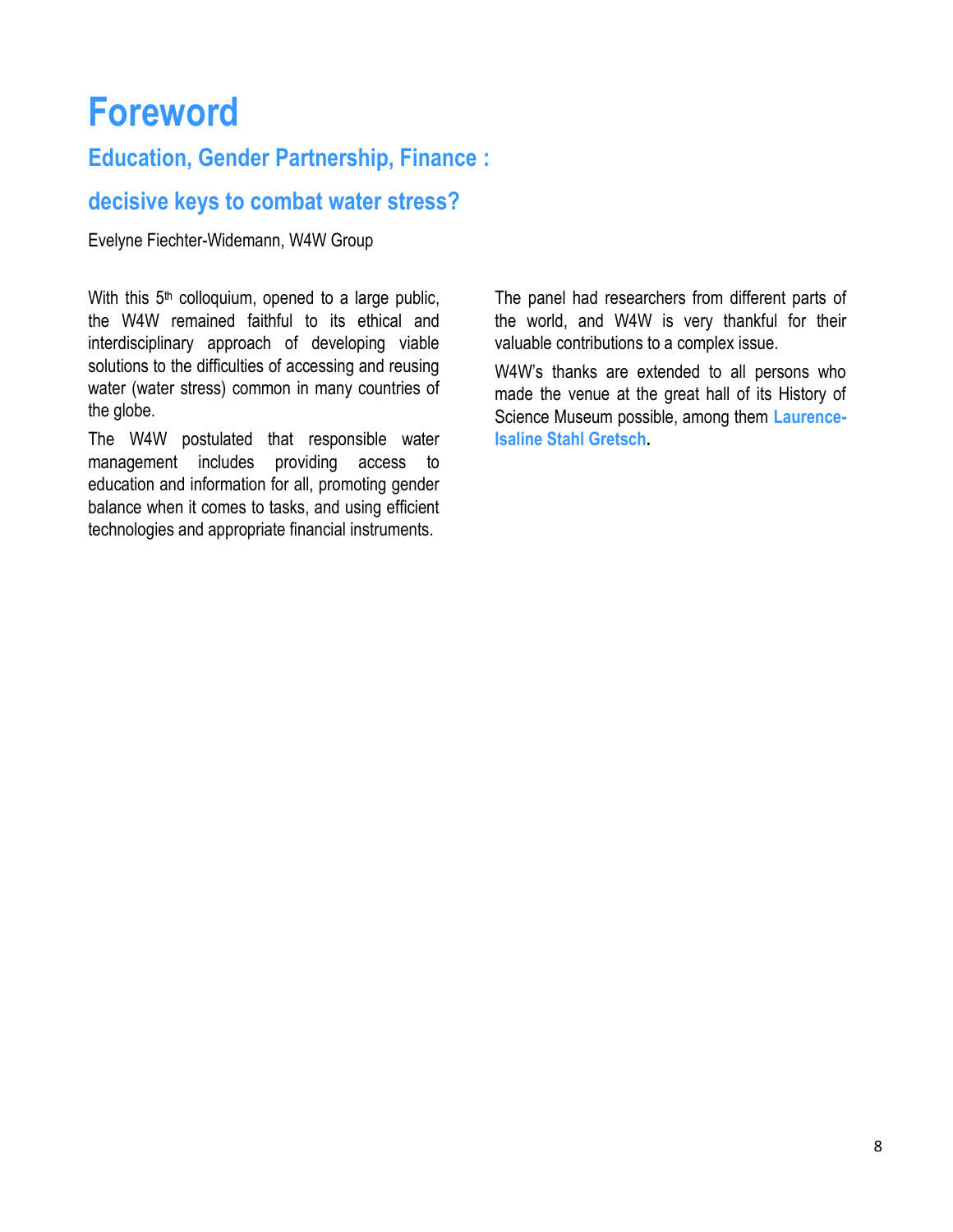# **Introduction**

**The importance of women's voices where water stress is a threat: observations from Zimbabwe, South Africa and Singapore**

Evelyne Fiechter-Widemann, W4W Group

#### **Preamble**

The third principle of the 1992 *Dublin Statement on Water and Sustainable Development* is dedicated to women, in the following terms:

*Women play a central part in the provision, management and safeguarding of water. This pivotal role of women as providers and users of water and guardians of the living environment has seldom been reflected in institutional arrangements for the development and management of water resources. Acceptance and implementation of this principle requires positive policies to address women's specific needs and to equip and empower women to participate at all levels in water resources programs, including decision-making and implementation, in ways defined by them.*

What has been achieved in twenty-five years? Very little. To move the agenda forward, our think tank on water ethics, the W4W, proposes to focus on education, gender partnership and the search for appropriate financial models.

This introduction to the 5th W4W Colloquium will be divided into two sections. After defining the meaning of "water stress", I will illustrate how this concept can be applied in the field, through personal observations in Zimbabwe, South Africa and Singapore. My aim is to combine theory and reality.

#### **Water stress, a new concept**

Water stress is an economic indicator, invented in 1986 by the Swede Malin Falkenmark, renowned for her research in science, focused on water solidarity and the resilience of water in particular. She sought to quantify the amount of water needed for an acceptable life. Simply put, water stress occurs when the amount of water available is less than the amount needed to meet needs or when water supply does not meet demand. The table below shows three degrees of water scarcity:

| <b>Water Stress</b>                                                                                                  | <b>Water Scarcity</b>                                                            | <b>Absolute Water</b><br><b>Scarcity</b>                                             |
|----------------------------------------------------------------------------------------------------------------------|----------------------------------------------------------------------------------|--------------------------------------------------------------------------------------|
| the volume of<br>water available in<br>a country, per<br>year and per<br>capita, is less than<br>$1,700 \text{ m}^3$ | the available<br>water volume is<br>less than<br>1,000 $m^3$ /year per<br>capita | the available water<br>volume is less<br>than 500 m <sup>3</sup> /year<br>per capita |
| 4,600 liters/day<br>per capita                                                                                       | 2,700 liters/day<br>per capita                                                   | 1,400 liters/day<br>per capita                                                       |

Let me point out that the available water mentioned in this table uses the concept of virtual water. In addition to drinking water, this concept includes water for personal care, cooking (about 150 to 200 liters), and water to produce food and clothes, or about 4,400 liters.

In our ethical reflections, the W4W postulates that water scarcity is not inevitable. While water is certainly a natural phenomenon, it is also and above all an anthropic and therefore social phenomenon: that of the good management of the resource.

This reflection will be supported by factual contributions, during the case study section, particularly in Africa and Asia.

### **Observations in Zimbabwe, South Africa and Singapore**

I chose to visit these three countries in order to better understand the degrees of water scarcity explained in the table above. Zimbabwe suffers from water stress, South Africa from water shortage or scarcity and Singapore from absolute water scarcity.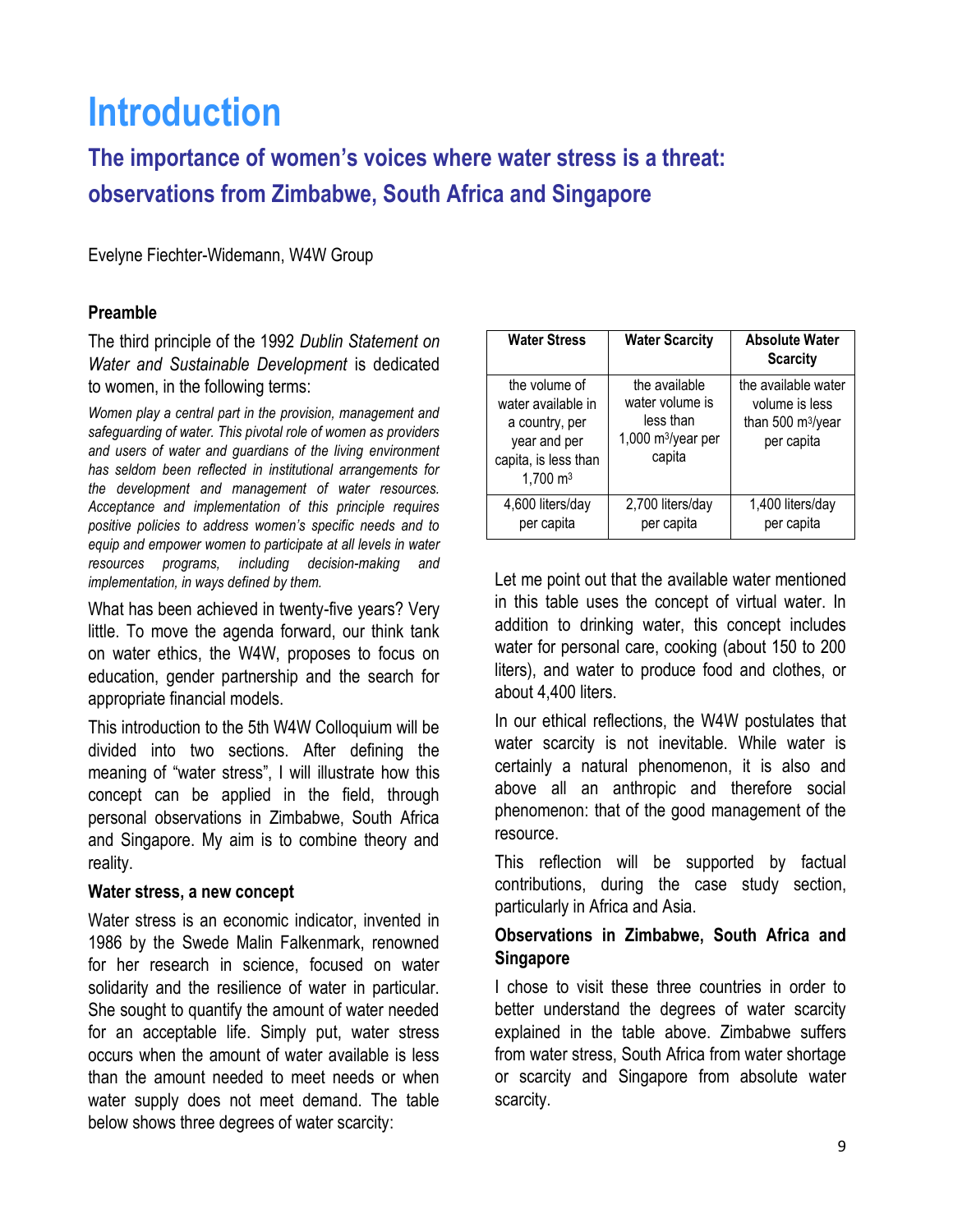In **Zimbabwe** in 2011, under the dictatorial regime of Robert Mugabe, I met women who spent most of their day fetching water. Will the new head of the country, Emmerson Mnangagwa, be able to turn the situation around, which could play a crucial role in access to water? Only time will tell, and in particular the elections under close international supervision next summer. Meanwhile, women will continue to walk many kilometers to provide for their families' water needs.

In **South Africa**, I observed that not all regions have access to the prosperity that the country enjoys. In the Limpopo region I visited, the situation was not much better for women than in Zimbabwe. On the other hand, unlike in Zimbabwe, the conditions for better development do exist. Women's rights are also better reflected in South Africa's Constitution.

**Singapore** is a country suffering from absolute water stress because it does not have enough fresh water for its 5.5 million inhabitants. It must exploit unconventional water sources such as desalinated water or wastewater converted into NEWater. If it has been able to develop these innovative water resources, it is thanks to new technologies, in particular reverse osmosis, as the Access to Water foundation will discuss this afternoon.

I note with pleasure that three women have contributed to Singapore's well-being in its struggle against absolute water scarcity, one Chinese, one American and one Mexican, Olivia Lum, Juan Rose and Cecilia Tortajada respectively. Olivia Lum founded Hyflux, the company that runs the water reprocessing plants, and Juan Rose lived in Singapore for 17 years to promote NEWater. Cecilia Tortajada published in 2013, with two other

authors, the *Singapore Water Story* which reports on Singapore's incredible resilience in providing access to drinking water for all. Granted, the villagers who lived in stilt-huts, as is still seen today in Malaysia, a few kilometers from Singapore, and had neither running water nor toilet facilities, were moved to low-income housing, called HDB, but they did get tap water and toilets in their new homes. We are talking about the generation of pioneers, who are widely respected and admired by Singapore's current inhabitants and are supported by social assistance programs.

#### **Conclusion**

Before concluding, and in anticipation of the speech at the end of the afternoon by Child's Dream, an NGO founded by two Swiss bankers, I will say a word about philanthropy, to which I devoted a chapter in my book published last year *The Human Right to Water: Justice or... Sham?*

In the book, I point out that although there is resentment towards those who have significant economic resources, some of those who have gained these resources by their own efforts have chosen to share with the most vulnerable. For instance, the banker Lien Ying Chow founded the Lien Foundation in Singapore, which today focuses on three areas, namely education for disadvantaged children, the issue of water and care for the elderly. His Chinese widow had a verse from Luke's Gospel (12:48) put on the website of the Lien Foundation: *"From everyone to whom much has been given, much will be required; and from the one to whom much has been entrusted, even more will be demanded"*.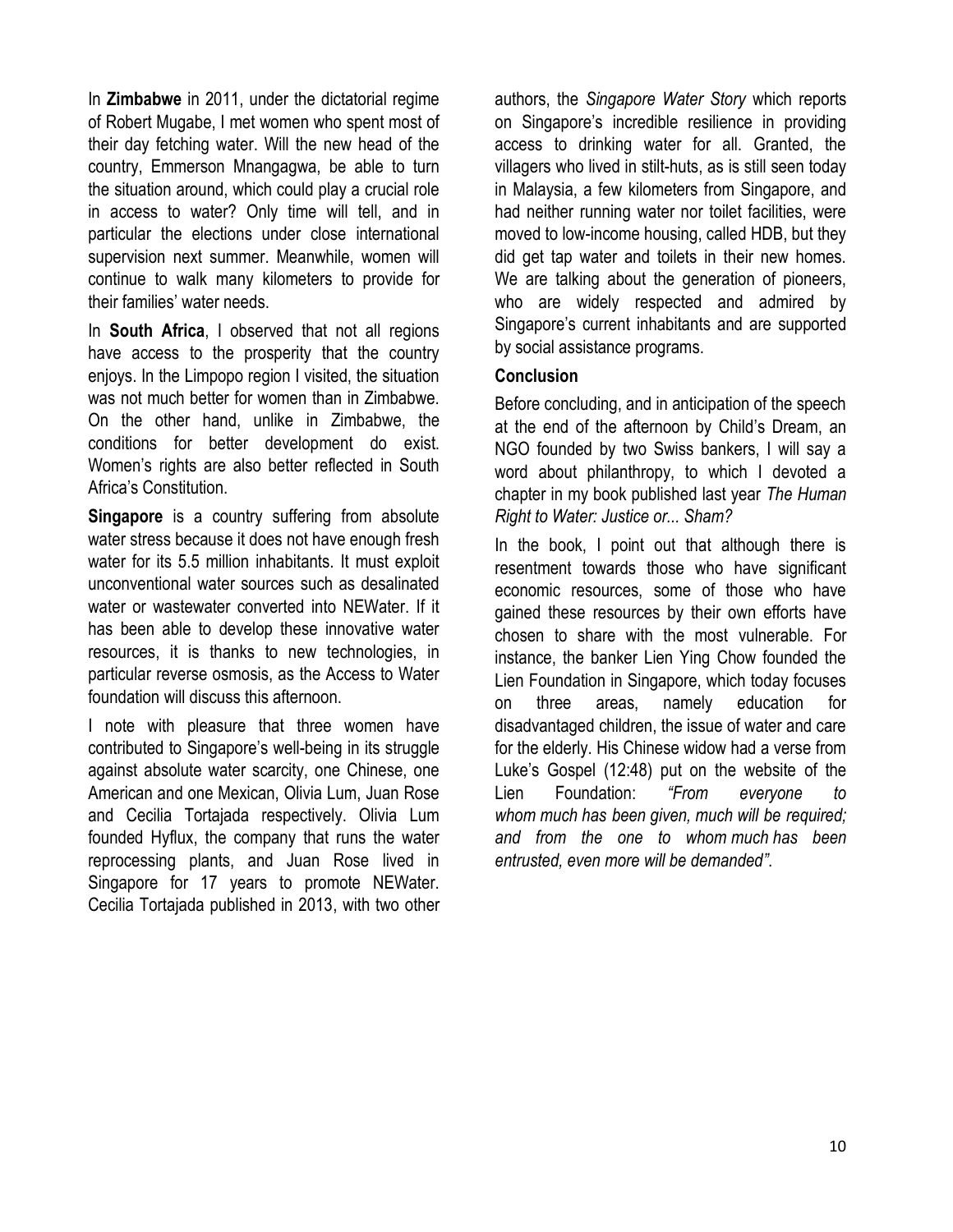# **Theological Perspective**

# **Gender partnership and water management: what do ethicists/theologians say?**

#### Christophe Chalamet

*"Praised be You my Lord through Sister Water, So useful, humble, precious and pure". 1*

Lack of access to water kills, and kills many: 2.5 million people die each year from lack of access to water (Baechler 2017:175). Dirty or contaminated water kills more than war, malaria, AIDS and traffic accidents combined (Barlow 2007:1). When it does not kill, lack of access to drinking water makes people sick, keeps children and adolescents away from school and makes the lives of countless adults complicated and difficult. It is not just education that suffers from this situation, but also political and economic life. 2 I mentioned children, adolescents and adults, but in fact most of them are young girls and women.

This observation alone, the awareness of the scale of the problem and the dramatic, tragic consequences of the lack of access to water, cannot but touch our hearts, whoever we are, wherever we live, whatever our philosophical, political and religious convictions.

What do Christian theologians and ethicists say about these issues? The authorities of the great historical Churches have taken a stand, through the World Council of Churches, Patriarch Bartholomew, who is closely interested in the issue of water and the great rivers, and Pope Francis, in the first lines of his encyclical Laudato Si' (May 2015): "*The violence present in our hearts, wounded by sin, is also reflected in the symptoms of sickness evident in the soil, in the water, in the air and in all forms of*  *life*". (Laudato Si', §2; see also §§27-31 on "The Issue of

Water"). Among theological ethics specialists, Christiana Zenner Peppard ends her book *Just Water* (2014) with a chapter entitled "Women, Wells, and Living Water". She points out that it is mainly women who fetch water, in many countries that do not have sanitary infrastructures, and this has become the norm in Europe (32, 179-180). Responsibility for water supply is not gender neutral. In fact, drinking water does not flow indiscriminately, it does not flow in all directions: it flows towards those who have power at all levels, one could say: at the family level, at the level of urban districts, which are served very unequally in some countries, at the level of regions of countries, continents and the world.

How can we mitigate the serious problems of access to water? How can we relieve the water stress that affects so many human beings on our planet? How can we move towards greater access to water when demographics worldwide - but especially in the countries of the southern hemisphere, which are already suffering most from the problem - forecast an explosion of new births and very large human population growth in the coming decades? How can we achieve fairer, more equitable access to water while recognizing the strong growth of the middle classes that is predicted in various countries, with the explosion in per capita water consumption that accompanies this type of growth (Baechler 2012:7)?

How can people who know little or nothing about water stress at the personal, family, regional and national levels become more aware of water access issues in different parts of the world, in

l <sup>1</sup> François d'Assise, "Le cantique des créatures", in *Écrits*, Paris Cerf, 1981 (Sources chrétiennes 285), p. 383.

<sup>2</sup> Cf. UN Women[, http: //www.unwomen.org/en/about-us/about-un](http://www.unwomen.org/en/about-us/about-un-women)[women](http://www.unwomen.org/en/about-us/about-un-women), as well as the document "Women and Water" (February 2005), *Women2000 and Beyond*; Christiana Zenner Peppard, *Just Water. Theology, Ethics, and the Global Water Crisis*, 2014, 32).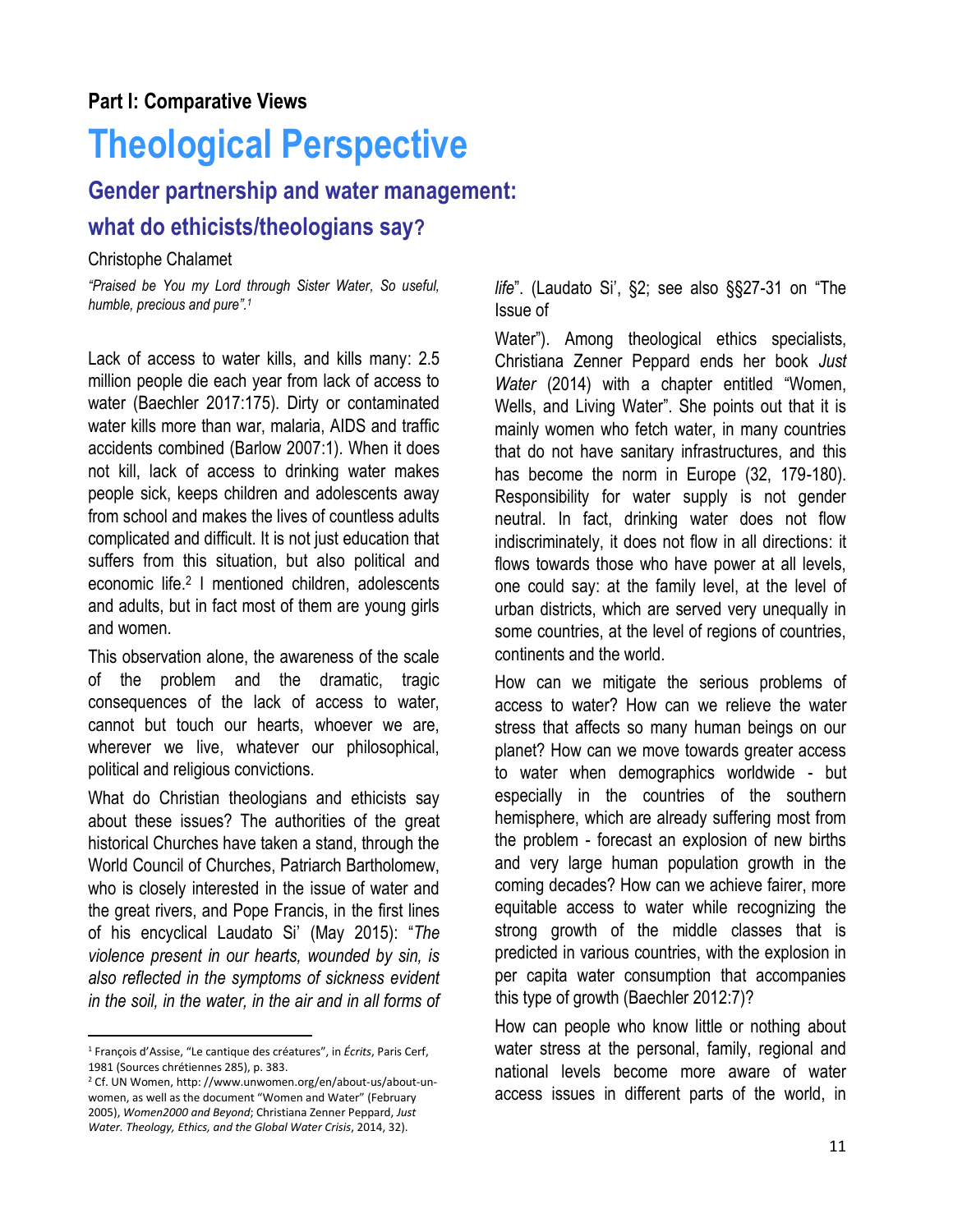Asia, Africa, the Americas, and elsewhere (Baechler 2017:176-177)?

The Global Water Summit that recently took place in Paris (15-17 April 2018), with the title Transcending Boundaries, attracts more top water leaders and business executives than any other water event. The basic view is that this summit "recognizes the intrinsic link between water and money, it aims to revolutionize the role of water in the global economy".<sup>3</sup>

Faced with the large multinationals that see water essentially as a source of profit, a theological contribution could aim at promoting - through publications, teaching in civic and religious communities in the countries of the southern and northern hemispheres - better partnerships between men and women, with shared responsibilities regarding access to water.

Both Jewish and Christian traditions focus on the notion of "covenant". The Christian Scriptures have been known since the first centuries of Christian thought as the Old and New Testaments, that is, the Old and New Covenant. This theme of the covenant can be used again, in a theological sense. Both Jewish and Christian faiths, however, do not separate, when properly understood, the vertical dimension of the relationship to God from the horizontal dimension, that of the relationship amongst human beings, whoever they may be, and with particular regard to the most vulnerable members of a given society. The covenant, in these two dimensions of verticality and horizontality, is a way of feeling connected to others, of being engaged in a relationship, and being largely responsible for it.

Many biblical passages, taken from the Hebrew Bible or the Old Testament, show us how, on the basis of the covenant, an urgent appeal is made to remind the people what it means to live in this

 $\overline{a}$ 

covenant. The covenant forbids the abuse of others, especially the most vulnerable: widows, orphans, displaced persons, refugees and exiles.

Without claiming directly to transpose the messages of the Hebrew prophets (from Amos and Hosea continuing on to Jesus of Nazareth), could we not reactivate or update their reminder of the covenant at the level of social relations, and especially their warning against the abuse and illtreatment of people who are virtually powerless, people whom we hardly see or whom we do not want to see? Could we conceive of an understanding of the covenant, among Christians, that would correct the preferential treatment that men grant themselves, such that the task of fetching water most often rests on the shoulders, arms and heads of women and girls? Is a fairer covenant possible between men and women, within families, villages and cities? Can we recall, as Evelyne Fiechter-Widemann does in her doctoral thesis, now published in English and French (2017), the importance of the golden rule (*"In everything do to others as you would have them do to you; for this is the law and the prophets"*, Matthew 7:12)? The golden rule expresses in its own way the bond that should connect us to one another - the bond of the covenant, without a doubt, a bond that, paradoxically (this is the great mystery of freedom), is the source of freedom.

Nothing is less certain, at a time when growing Protestantism in many countries of the southern hemisphere is proposing a literalist interpretation of the Bible and is more interested in questions of individual salvation and hope of the afterlife than in the never apolitical message expressed through the words of the prophets of Israel as well as those of our time like Martin Luther King Jr., Dorothy Day, Desmond Tutu and Sister Emmanuelle, to name but four exceptional personalities. As Heather Eaton states in a recent article on the relationship between injustice and gender, "religious institutions are one of the few public spaces where debates about values, ethics and societal choices are possible. Taking a leadership role to support these debates, but also to recall the religious meaning of

<sup>3</sup> I quote more broadly: "Founded in 2006, The Global Water Summit remains a unique event for the water sector. Not only does the event assemble more top corporate executives and water leaders than any other event, it also acknowledges the intrinsic connection between water and money and sets out to revolutionize the role of water in the global economy", [http: //www.watermeetsmoney.com/about/](http://www.watermeetsmoney.com/about/) (consulted on 19 April 2018). Such events seem to be totally captive to the interests of multinationals (see Barlow 2007: 54).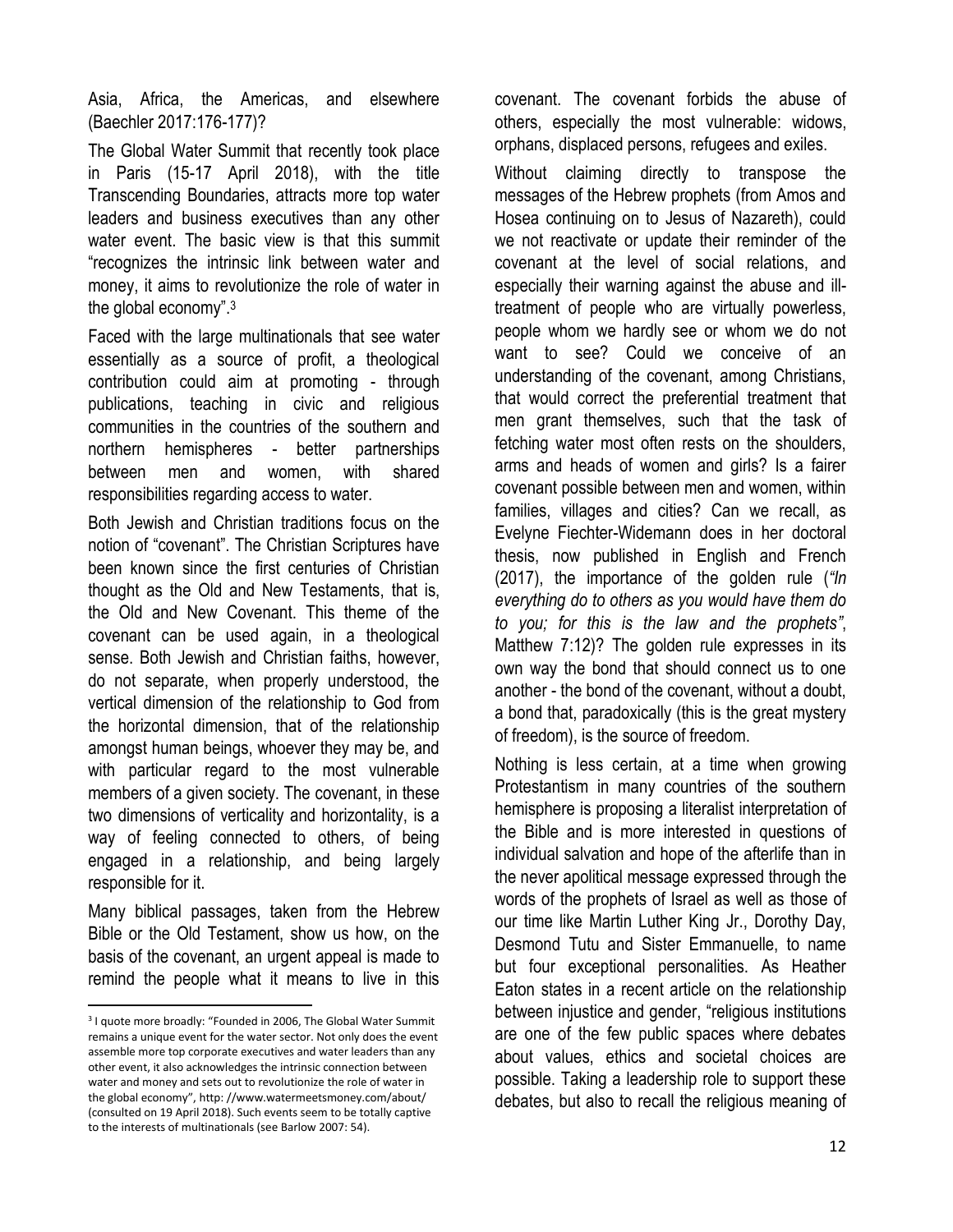the Earth, is a decisive responsibility in the framework of religion and ecology". 4

The covenant in the Bible is condensed into the phrase: *"I will be your God, you will be my people".*  This phrase is found in the very last chapters of the Bible, in chapter 21 of Revelation (verses 5-7):

"And the one who was seated on the throne said, *"See, I am making all things new".* Also he said, *"Write this, for these words are trustworthy and true".* Then he said to me, *"It is done! I am the Alpha and the Omega, the beginning and the end. To the thirsty I will give water as a gift from the spring of the water of life. Those who conquer will inherit these things, and I will be their God and they will be my children".*

The close link in this passage between the covenant and the free offer of the water of life to those who are thirsty is worth examining more closely. In Christian theology, God is the one who initiates this covenant relationship, which is a relationship of friendship and mutual understanding, and God who initiates the covenant is himself the *"spring of the water of life"* (Jeremiah 17:13; John 4:14; 7:38), given without cost. Here is the invitation of the prophet Isaiah (55,1a): *"Ho, everyone who thirsts, come to the waters; and you that have no money, come!"* All this, this free gift, is an integral part of the covenant that God makes with his people, and with humanity and all of creation. God offers without cost. On Earth, between human beings, things are very different of course. Without adopting a utopian vision that ignores the economic data underlying our relationship to water, can those who claim to be part of this covenant proclaimed by a prophet like Isaiah accept the blatant commodification of water? Can we envisage a prophetic pragmatism in ethics that aims at a certain "transformation through

 $\overline{a}$ 

critical participation in reform processes"? 5 According to Willis Jenkins, a pragmatic strategy starts by examining the problems we face, and then carefully looks at how reform projects use their own traditions to elicit attempts to address these problems. 6

On the basis of this covenant, and no doubt also independently of it, there are covenants to be formed, for Christians, Jews, Muslims and members of other religious traditions as well, but also agnostics and atheists, to put pressure on the corrupt governments of so many countries: governments that care little about the conditions in which their fellow citizens live. In Luanda, Angola, only one in six households has access to basic sanitation services (Barlow 2007:10). There are too many governments that are either unequipped, inattentive, or uninterested in the fact that a very high percentage (90% according to Maude Barlow; see Barlow 2007:6) of wastewater is discharged, untreated, into rivers, streams and coastal waters. It is not only human beings who suffer and die from this situation. Animals also suffer the full consequences, at a time when human beings reserve the largest share of clean water for themselves (Barlow 2007:6).

There is also pressure to be exerted in Europe and information to be disseminated in relation to the large Western multinationals (which often have the support of Western governments and embassies throughout the world) so that they do not forget the poor populations in the countries where they operate.

Maude Barlow is right to call for a global covenant for water.

I will conclude by quoting these words of Pope Francis in the encyclical Laudato Si' that I have

 $\overline{a}$ 

<sup>4</sup> "Religious institutions are one of very few public spaces where discussions about values, ethics, and social choices are possible. Taking a leadership role in both encouraging these debates, as well as affirming the religious significance of the Earth, is a key role for religion and ecology efforts", Heather Eaton, "Gender Injustice", in: *Routledge Handbook of Religion and Ecology*, New York, Routledge, 2017, p. 326.

<sup>5</sup> Willis Jenkins, *The Future of Ethics. Sustainability, Social Justice, and Religious Creativity*, Washington D.C., Georgetown University Press, 2013, p. 9.

<sup>6</sup> "A pragmatic strategy supposes that the most interesting ethical production happens within the tactics of live moral communities because those tactics enable a community to keep cultivating the sort of moral agents who can understand themselves and so give answer to God amid *and for* emergent powers and unprecedented problems", *Ibid*., p. 84. The point is to begin "from problems" and attend "to how reform projects use their traditions to create faithful responses", *Ibid*., p. 88.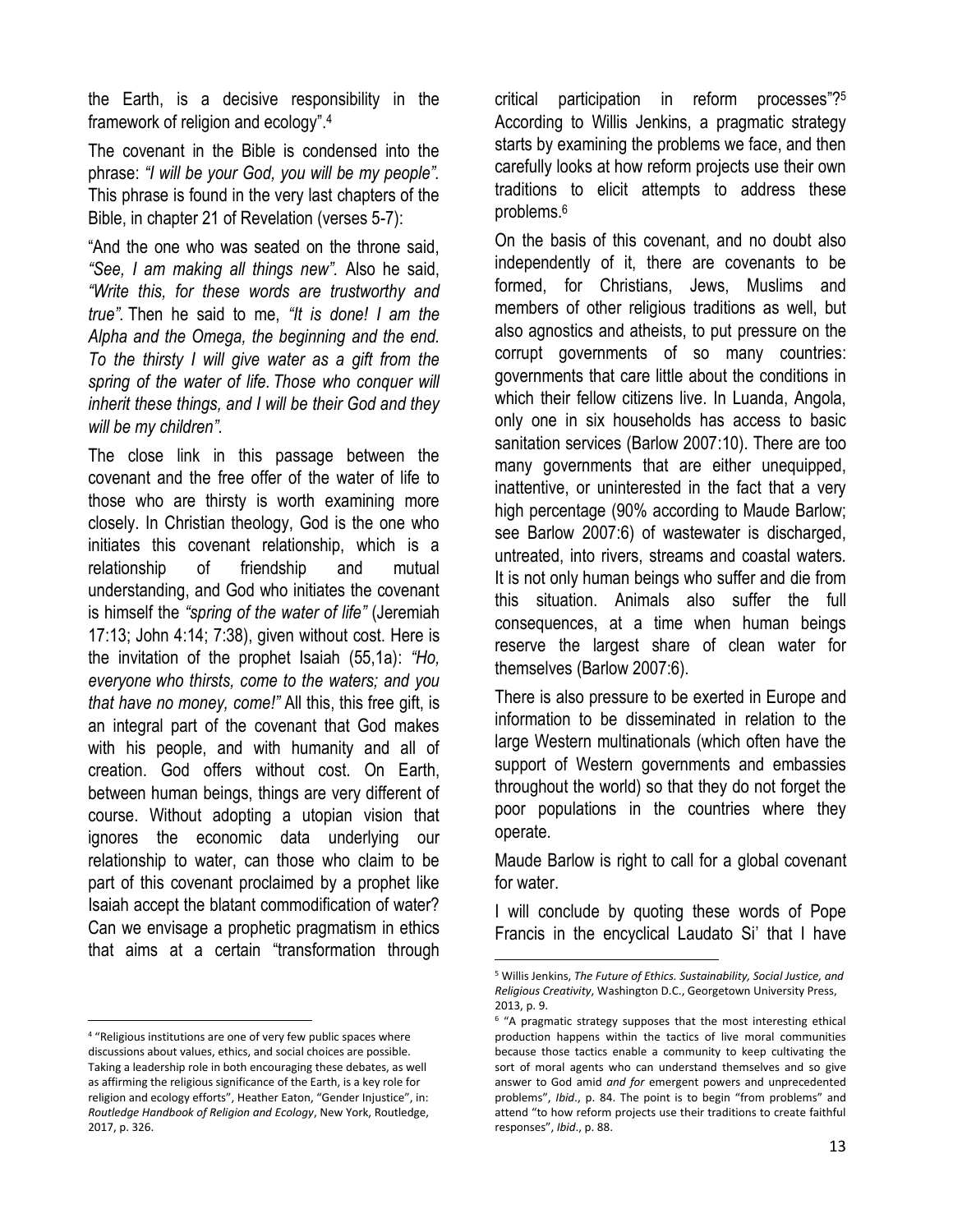already mentioned: *"Access to safe drinkable water is a basic and universal human right, since it is essential to human survival and, as such, is a condition for the exercise of other human rights. Our world has a grave social debt towards the poor who lack access to drinking water, because they are denied the right to a life consistent with their inalienable dignity"* (Laudato Si', §30) - *"Soil, water, mountains: everything is, as it were, a caress of God"* (ibid., §84).

#### **Selective Bibliography**

Laurent Baechler, "La bonne gestion de l'eau: un enjeu majeur du développement durable", *L'Europe en Formation* 365 (2012/3), pp. 3-21.

*L'accès à l'eau: enjeu majeur du développement durable*, Louvain-la-Neuve, De Boeck, 2017. Maude Barlow, *Blue Covenant. The Global Water Crisis and the Coming Battle for the Right to Water*,

New York-London, New Press, 2007.

Heather Eaton, "Gender Injustice", in Willis J. Jenkins, Mary Everlyn Tucker et John Grim eds., *Routledge Handbook of Religion and Ecology*, New York, Routledge, 2017, pp. 326 (326-335).

Evelyne Fiechter-Widemann, *The Human Right to Water: Justice… or Sham? The Legal, Philosophical, and Theological Background of the New Human Right to Water*, translated by Andrene Everson, Eugene, Pickwick, 2017.

Pope François, Laudato Si - Encyclical Letter of Pope Francis on Care For Our Common Home (24 May 2015), [http:](http://w2.vatican.va/content/francesco/en/encyclicals/documents/papa-francesco_20150524_enciclica-laudato-si.html)  [//w2.vatican.va/content/francesco/en/encyclicals/do](http://w2.vatican.va/content/francesco/en/encyclicals/documents/papa-francesco_20150524_enciclica-laudato-si.html) [cuments/papa-francesco\\_20150524\\_enciclica](http://w2.vatican.va/content/francesco/en/encyclicals/documents/papa-francesco_20150524_enciclica-laudato-si.html)[laudato-si.html.](http://w2.vatican.va/content/francesco/en/encyclicals/documents/papa-francesco_20150524_enciclica-laudato-si.html)

Willis Jenkins, *The Future of Ethics. Sustainability, Social Justice, and Religious Creativity*, Washington D.C., Georgetown University Press, 2013.

Christiana Z. Peppard, *Just Water. Theology, Ethics, and the Global Water Crisis*, Maryknoll, Orbis, 2014.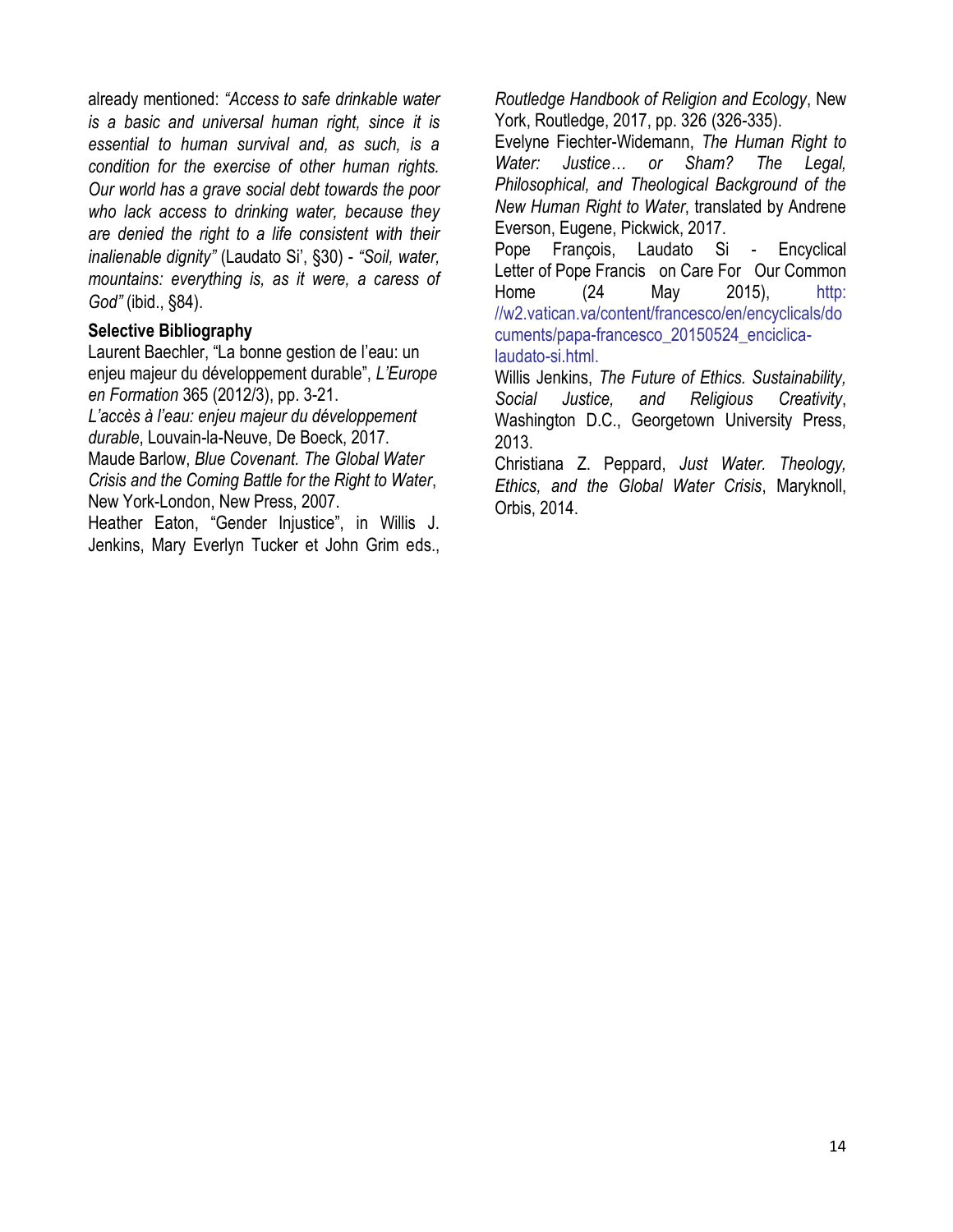# **Sociological Perspective**

## **Gender and development: analysis framework for gender role change**

#### Josephine Mukabera (Rwanda)

#### **Gender and development: gender role change analysis**

#### **Introduction**

The roles and responsibilities of women and men in society are influenced by perceptions and expectations arising from cultural, political, ecological, economic, social and religious factors, as well as customs, laws, social class, ethnicity and individual or institutional prejudices (Lindsey, 2005). In patriarchal societies and cultures, women continue to face discrimination based on customs and traditions. The gender approach promotes formal and real equal rights for women and men, equitable sharing of resources and responsibilities, and more comprehensive and sustainable human development for all (Goetz, 1998).

#### **The analysis framework for gender role change**

The framework for analyzing role change focuses on more equal participation of both genders in development, as well as transformations related to cultural and traditional, religious, legal and political limitations. The following analysis of role changes will consider the case of Rwanda. It will draw primarily on Harvard's analytical framework, the social relations approach, and other frameworks that analyze laws and regulations that affect women's and men's access to and control over resources (Macdonald, 1994).

Rwanda has experienced a succession of political regimes characterized by ethnic and regional discrimination, and which maintained a culture of impunity and gender divisions for years. The Government of National Unity set up after the Tutsi genocide (1994) committed itself to promoting equality between men and women in all fields (United Nations, 2000). In practice, the change in gender roles in Rwanda is linked to many factors and the interaction of many development actors:

- Contribution of women individually or in associations: because of the marked decrease in

numbers of men after the genocide, women, individually or in

associations, have played an essential role in national reconstruction, even taking on family and community responsibilities traditionally performed by men (Ballantine and Roberts, 2010). These women's achievements have persuaded and motivated political leaders to promote their involvement in the formal organization of society.

- Political will: Rwanda has ratified numerous international treaties enshrining the principle of gender equality. The 2003 Constitution allocates at least 30% of positions to women in decision-making bodies. The National Gender Policy focuses on positive actions to promote women's participation in all development sectors and the establishment of national policies for gender mainstreaming (Republic of Rwanda, 2009).

- The role of the international community: in addition to a considerable number of conventions prepared by international development actors that support gender equality policy and women's rights, Rwandan women's efforts have been supported by assistance and training from local and international organizations.

#### **Notable achievements**

Close collaboration between Rwandan women's associations has positively influenced *the revision and formulation of gender-sensitive laws and policies*. Examples include the law on matrimonial regimes, liberalities and successions, as well as the law relating to the prevention and punishment of gender-based violence.

*Changes related to discriminatory responsibilities, norms and practices*: in addition to the involvement of women in decision-making positions, different projects and activities promote women's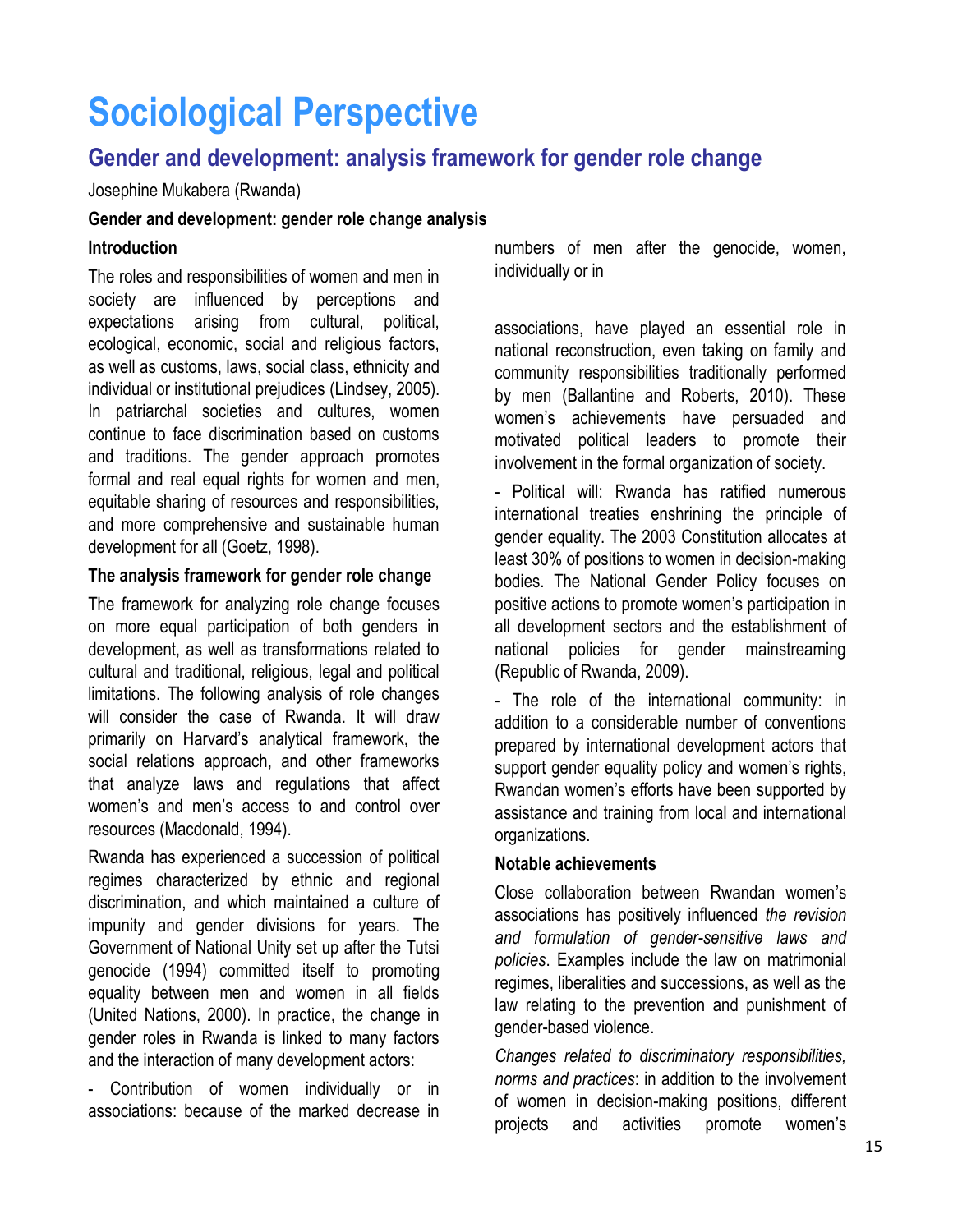empowerment: banking projects facilitating women's access to loans; financial institutions initiated by women's associations; national education policy featuring positive discrimination strategies in favor of girls; projects facilitating women's access to healthcare; programs encouraging positive masculinity and male participation in traditionally female activities; and religious institutions that have included women in decision-making positions.

However, it is necessary to pursue training and research projects related to gender equality in order to support and improve on the milestones achieved. Likewise, the determination of men and women and the national and international network are crucial to the success of gender equality policies and programs.

#### **References**

Ballantine, J. H. and Roberts, K. A. 2010. *Our Social World: Introduction to Sociology (3rd edition)*, Thousand Oaks: Pine Forge Press.

Goetz, AM., (1998) 'Mainstreaming Gender Equity to National Development Planning', in Miller, C., and Razavi, S., (eds.), 1998, Missionaries and Mandarins, IT Publications, London.

Lindsey, L.L. *Gender roles. A Sociological Perspective. 4th edition*, Pearson Education International, 2005).

Macdonald, M. (1994) Gender Planning in Development Agencies: Meeting the Challenge, Oxfam, Oxford.

Republic of Rwanda (2009) National Evaluation Report on Implementation of the Beijing Declaration and Platform for action (1995) and the Outcome of the Twenty-third Special Session of the General Assembly (2000), Kigali.

United Nations (2000) Common Country Assessment - Rwanda 1999-2000.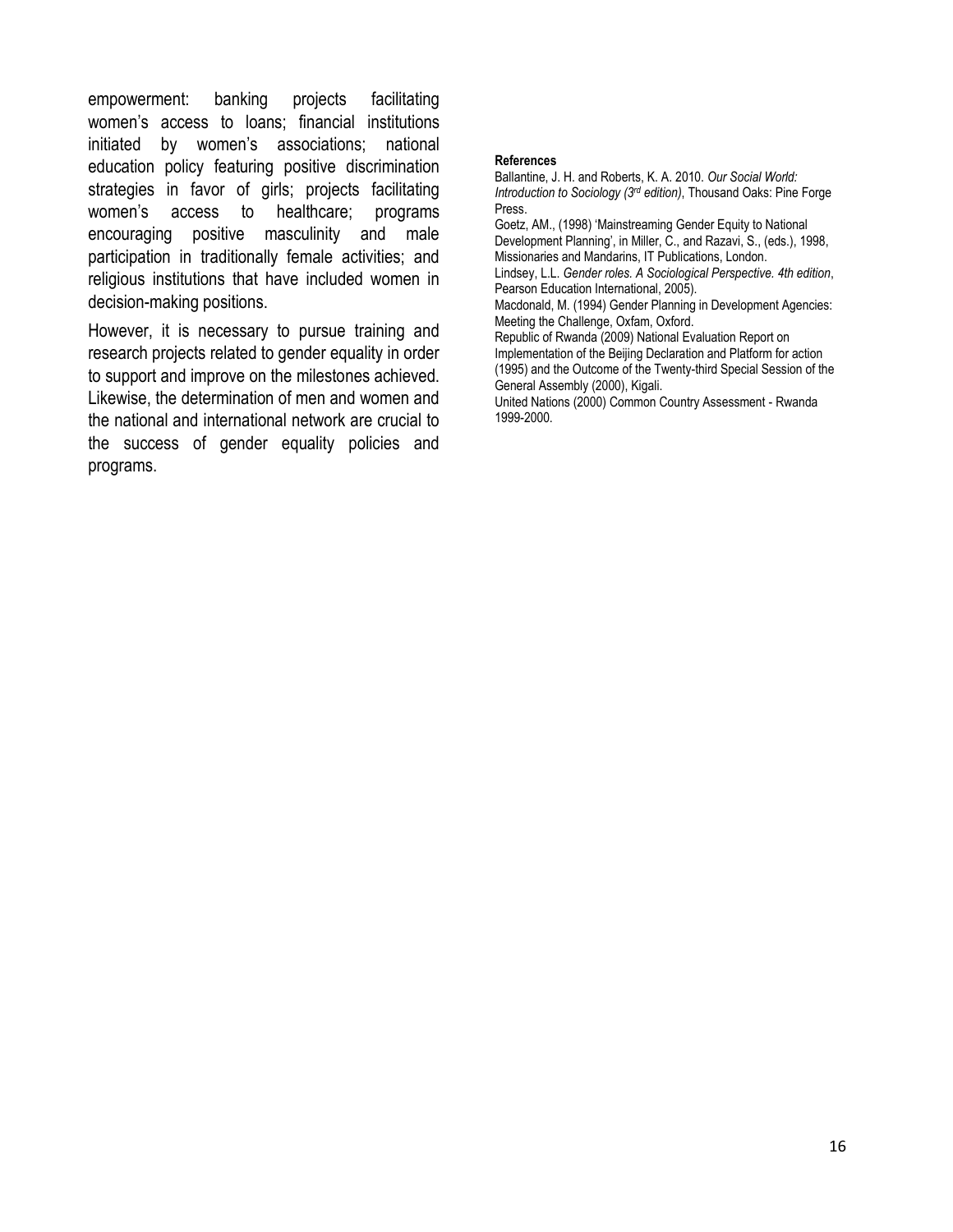# **Economic Perspective**

## **Developing new financing models to promote access to drinking water and sanitation**

#### Julia Bertret

Currently, 1 billion people worldwide still live without access to drinking water and 2.5 billion without sanitation. The 193 United Nations Member States committed themselves to ensuring access to safe drinking water and sanitation in Goal 6 of the Agenda for Sustainable Development (SDG 6). Recent estimates by the World Bank indicate that investments in excess of \$1.7 trillion are needed to achieve this by 2030. However, current funding is four times lower, at 420 billion. This means that 1.28 trillion must be mobilized to achieve the SDGs.



*Source: World Bank*

To find out how this shortfall can be financed, it is first necessary to understand how the water sector is financed today.

In developing countries, investments in the water sector are mainly provided by government loans and concessional financing from national, bilateral or multilateral development banks. Global development financing, which amounts to \$130 billion, includes not only water-related investments, but also all other development sectors, and is therefore not sufficient to finance the 1.7 trillion needed.

The global economy is worth \$100 trillion. Involving the private sector in water financing therefore seems to be the only sustainable way to achieve the SDGs. Unfortunately, today there are very few private financiers in this sector in emerging countries, because water is perceived as a risky and unprofitable sector.

How can water financing be made sufficiently attractive to private investors?

As we have seen above, a quarter of resources are now deployed, mainly by development banks, governments and, to a much lesser extent, by philanthropic foundations. Rather than using financial resources to carry out a limited number of projects in the form of loans and grants, why not use public funding as a catalyst to eliminate the barriers that currently inhibit private investment? This concept is called blended finance. It is defined as *"the strategic use of development finance and philanthropic funds to mobilize private capital flows to emerging and frontier markets"*. Philanthropic and public financing can use various tools to reduce the risk of private financiers or increase their return, including development funds, guarantees, reserve funds and interest-free loans. Thus, the contribution of philanthropic or public funds can take different forms, depending on the needs of a project.

#### **Case study: Blended financing for the expansion of the As-Samra wastewater treatment plant in Jordan**

#### **Location**

Amman and Zarqa, Jordan

#### **Context**

Jordan is one of the most water-scarce countries in the world. Per capita levels of available water resources have fallen to 155  $\mathrm{m}^3$ , far below the 500 m3 threshold of absolute water scarcity. In addition, the country's rapid population growth and a large influx of refugees are generating a huge increase in demand. This is placing enormous stress on the water infrastructure. In particular, the As-Samra wastewater treatment plant, initially designed to treat wastewater for Amman's 2.3 million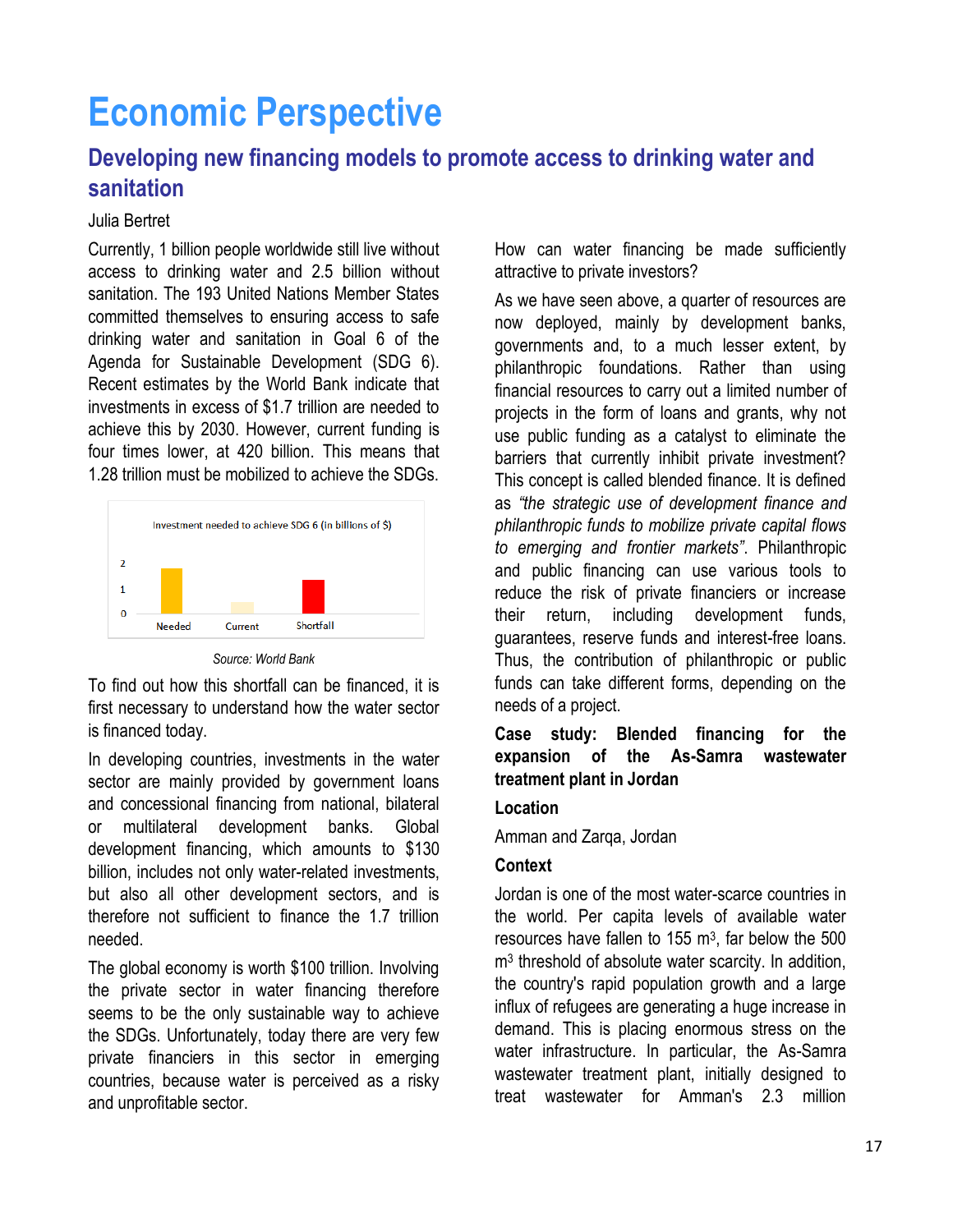inhabitants, nearly reached its maximum capacity in 2008.

The Jordanian government therefore decided to expand the plant, and at the same time upgrade it to enable the use of treated wastewater in agriculture, thereby freeing up freshwater for use by the population. However, the project was too expensive to be financed by the country. Attempts at securing private financing through a bank loan were also unsuccessful.

#### **Blended finance approach**

As the project cost was \$223 million, the Ministry of Water decided to finance it through a build-operatetransfer (BOT) contract. In the BOT framework, the government delegates the construction, operation and financing of the project to private companies. It grants them the right to operate it commercially, for a specified period, at the end of which the facility is transferred back to the government. Consequently, a special purpose vehicle (SPV) was created by a consortium of private companies, led by Suez, to make financing attractive to these private investors. A diverse blend of financing was accessed:

- a US development bank, the Millennium Challenge Corporation (MCC), provided a \$93 million grant for the expansion work

- the Government contributed an additional \$20 million

- payments are guaranteed by a reserve fund of the Ministry of Water, itself guaranteed by the Ministry of Finance

The blended finance approach reduced the project costs and increased profitability while limiting the risk.

The SPV financed the remaining \$110 millions, including 102 million in commercial debt from a syndicate of Jordanian local banks and other institutions arranged by the Arab Bank. The remaining 8 million was financed by the consortium in the form of equity.



*Figure 1: Investment contract model Source: World Bank*

#### **Results**

This approach made it possible to secure funding to increase the plant's processing capacity by 40%. The upgrade also enabled the treated waste water to be used for irrigation, freeing up additional freshwater for domestic use for over 2 million people.

#### **Conclusion**

The public funding and development grant made it possible to attract private financiers to this project, without whom the project would not have seen the light of day. For these private actors, the risks and returns were sustainable. For Jordan, this helped to address a vital problem for its population that it could not solve alone.

This type of model can be applied to many projects around the world, particularly in emerging countries. At fWE, we believe that promoting such models is one of the keys to solving the global water crisis. Thanks to our dual expertise in the water sector and in investment, we have given ourselves the mission of supporting local authorities and businesses in setting up outsourced management models for their water-related infrastructure. We develop and design with each of our clients the best solution for each case, identifying the stakeholders to involve in the project (development banks, private investors, water agencies, EPC contractors) then provide ongoing support until their project is effectively up and running.

For more information: http: [//waterassetdeveloper.com.](http://waterassetdeveloper.com/)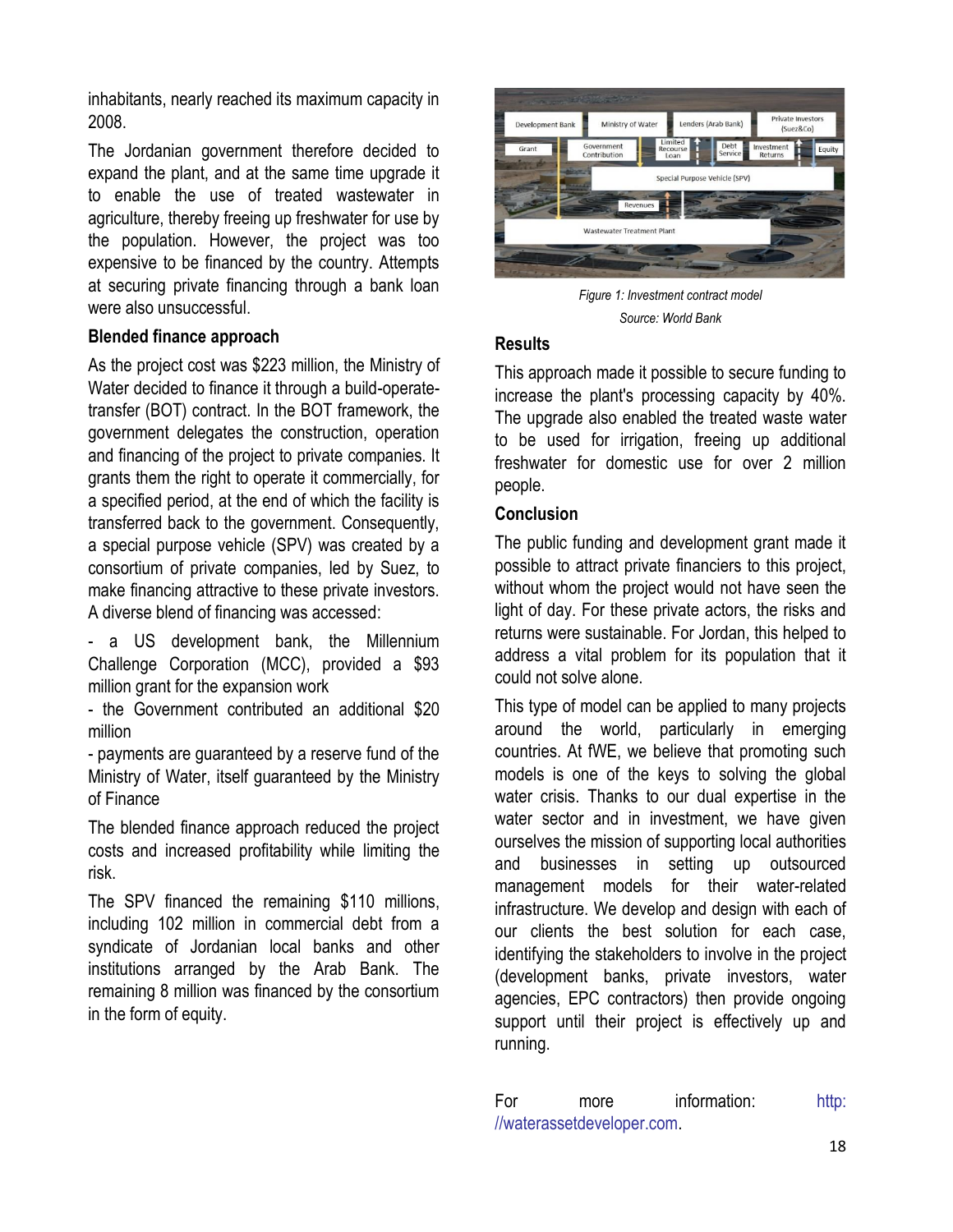## **Part II: Water Management - Case Study**

## **Water-kiosk women in Africa and Asia (a project jointly undertaken by the Access to Water foundation and Rotary)**

Renaud de Watteville, Christoph Stucki and Clémence Langone

Founded in 2012 by Swiss Fresh Water (SFW), Access to Water (A2W) is a Swiss non-profit foundation promoting water treatment and job creation programs in low-income communities in developing countries. In late 2017, A2W installed 150 water treatment machines in DIAM'O kiosks in Senegal, creating 540 jobs, and providing access to drinking water to approximately 315,000 people. Every machine installed remains operational thanks to regular monitoring and maintenance via Internet telemetry.

The Access to Water foundation installs kiosks in villages of all sizes, from small to large. It then establishes cost-sharing of maintenance expenses among the kiosks.

In large villages, the foundation is able to finance the kiosks with loans from impact funds. However, in small villages, which are often in remote areas and have urgent water needs, and struggle the most with the out-migration of youth, it is necessary to find sponsors for each water kiosk installed.

This locally produced water is sold at a very affordable price negotiated with local authorities, varying between 0.7 and 1.5 cents per liter, i.e. 20 to 80 times cheaper than the first available drinking water. Even at such low prices, the water income is enough to finance local salaries and maintenance of the facilities, as well as repayment of the funds borrowed by A2W for the large villages.

Following the success of the project in Senegal, A2W decided to launch a second phase on both sides of the Senegal River in Mauritania, Mali, Guinea and Senegal, to install 100 new water treatment machines and generate 300 new jobs.

This will bring major benefits to nearly 500,000 people in four areas:

Health: reduction of diseases linked to dirty, salty or polluted water, including diarrhea, fluorosis, hypertension, cancer, bilharzia, etc.

Economic: job creation and reduced absenteeism

- Social cohesion: improved living conditions, reduction of rural exodus, increased integration of women into the labor market

- Environmental: reduction of waste through the use of recycled bottles, use of solar energy and reduced transport of water thanks to on-site production

The water treatment systems are developed in the Lausanne region by Swiss Fresh Water. While chlorine can kill bacteria and viruses, which in some cases is an effective and necessary solution, the SFW machine, thanks to reverse osmosis, can produce fresh water without chemicals, free of not only bacteria and viruses, but also hormones, antibiotics, pesticides, all heavy metals like lead and mercury, and salt. The machine produces up to 4,000 liters of drinking water per day, certified to meet WHO standards. Water composition and taste are very close to rainwater, which is highly appreciated by those who drink the water.

The water can be remineralized to suit different tastes as needed. Internet telemetry enables monitoring of each machine, and facilitates the coaching of those responsible for local maintenance from Switzerland if necessary.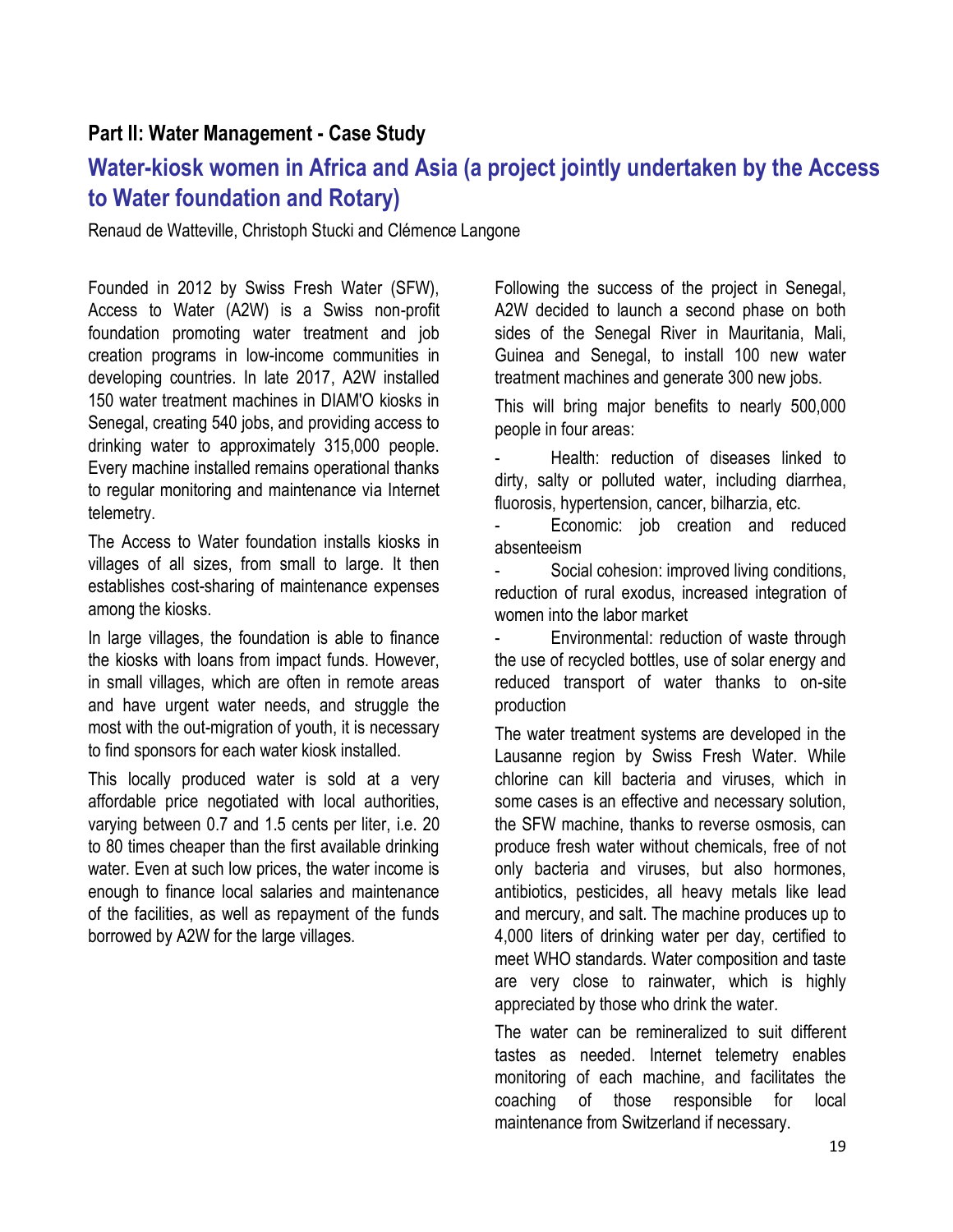#### **Training in water-related jobs prioritizes women and youth**

To install 100 new machines in the Senegal River region and increase the efficiency of existing kiosks, A2W and its partners in Senegal need highquality, well-trained staff to implement the project. To that end, A2W is launching a new training program related to water professions that aims to both significantly improve the know-how of current kiosk employees, and also to train personnel for the new kiosks. The program goal is to create 300 jobs in the water sector, primarily for women and young people. The plan is to provide high-quality theoretical training followed by a practical internship of several months in one of the water kiosks. In collaboration with local women's associations, students will be recruited from villages targeted to be equipped with kiosks in the Senegal River region, namely in Mauritania, Mali, Guinea and Senegal.

To date, A2W has found that, of the many kiosks installed in Senegal, those where women play an important role in management are faring the best. At the same time, there is a strong demand for both rural and urban women's economic and social empowerment. Most of these women are eager to enter the work force, but often lack opportunities or independence. For this reason, A2W wishes to offer this training program primarily to women.

#### **Example of sponsored projects**

For its projects in rural areas, the Access to Water foundation receives donations from various organizations, including Rotary Clubs. A project to install five drinking water treatment units in the Kedougou region (Senegal) was sponsored by the Rotary Club Geneva-Lac in collaboration with the Dakar Soleil Club.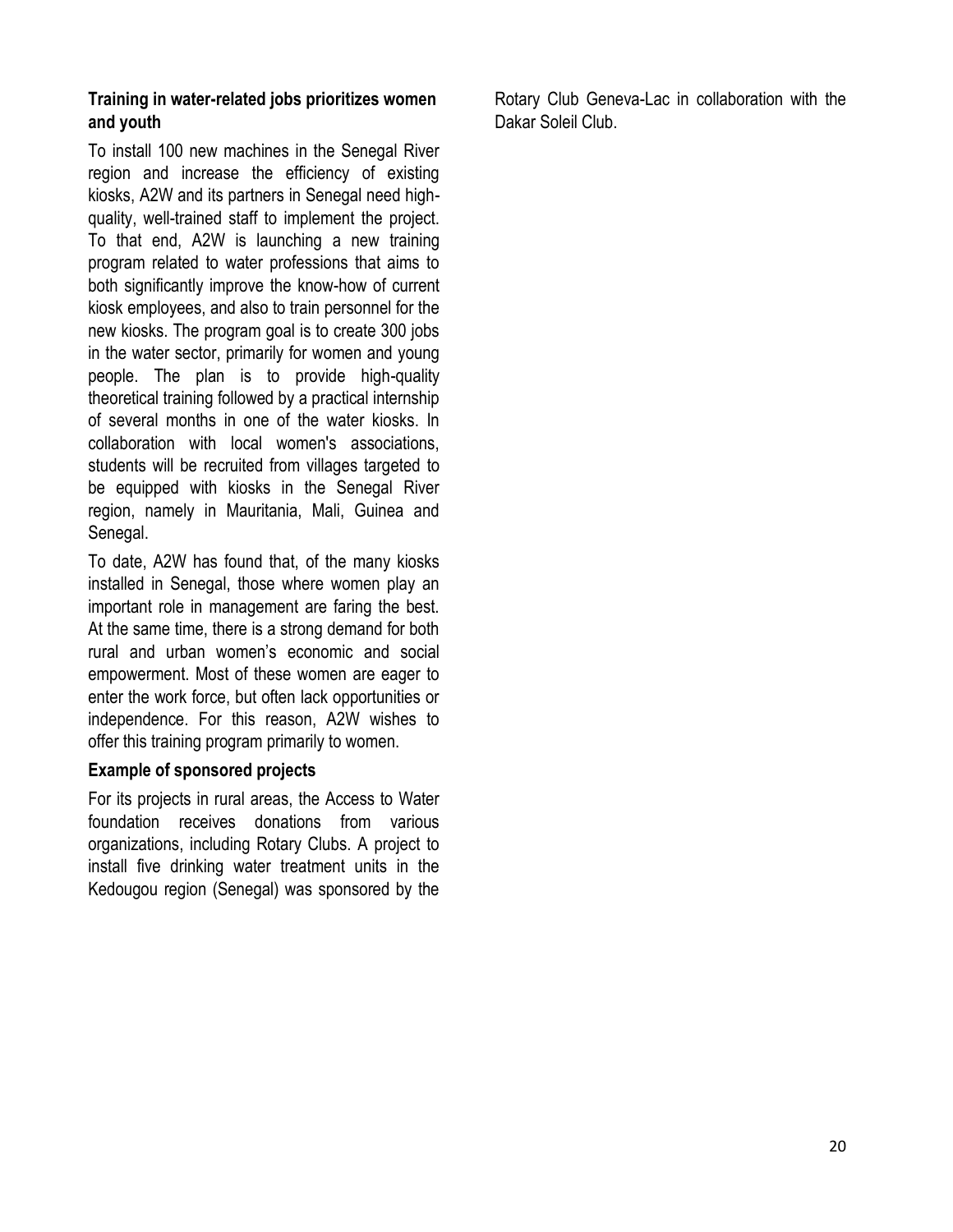# **Water stress in sub-Saharan Africa: what challenges for women and health?**

Annie Balet

In many countries in sub-Saharan Africa, women work long hours every day to provide water for their families and households. They draw water from ponds, backwater and rivers without treating it. However, in these countries, as in Mali, nearly 10% of the population does not have access to covered latrines, and outdoor defecation is a common practice. The feces of sick people contaminate water, hands, soil and food with pathogens that maintain the cycle of diseases such as diarrhea and intestinal worms. In addition, feces attract flies that spread pathogens and contaminate drinking water if it is not protected. Under these conditions, women are at once victims of this water stress, responsible for the spread of infectious agents and maintain the vicious cycle of poverty. In 2017, WHO estimates that the lack of drinking water and sanitation alone is responsible for 80% of the diseases affecting developing countries. Sub-Saharan Africa has a high rate of endemic waterborne diseases. <sup>7</sup> Thus, women and children suffer most often from diarrheal diseases, the second cause of death in children under five years of age; schistosomiasis, the second endemic parasitic disease after malaria; and trachoma, the leading cause of infectious blindness. Another form of gender inequality, related to the lack of asepsis and antisepsis during childbirth, is maternal and infant morbidity and mortality, which remain very high.

In addition, conventional medicine is unable to break the cycle of water stress-related diseases because the accessibility and quality of care in health facilities in rural areas are inadequate, and preventive care messages are difficult to understand. To solve health problems, the majority of the population uses traditional medicine because

it is culturally more accessible, less expensive and there is at least one traditional healer in each village. Traditional medicine was combatted for many years, but was rehabilitated in 1978 by WHO in the Declaration of Alma-Ata, which advocated the use of traditional skills and knowledge available for primary healthcare. This declaration raised so much hope that WHO and the Heads of State of the African Union made it a priority. <sup>8</sup> But is traditional medicine safe and does it meet the desired quality and effectiveness criteria for primary healthcare? Given that conventional medicine focuses on the biomedical causes of diseases, and traditional beliefs adopt an empirical and holistic approach, is collaboration between these two types of medicine possible? Faced with this medical pluralism, how are water-related diseases addressed, what is the place of traditional knowledge, and what contribution does it make?

Let's start by examining how conventional medicine treats waterborne diseases. According to biomedicine, diarrheal symptoms are a sign of intestinal infection caused by various microorganisms such as viruses, enterobacteria or protozoa. Infection is transmitted through contaminated water or food, or from one person to another if hygiene is poor. However, three quarters of these infections could be prevented by access to drinking water and hand washing. Oral or intravenous rehydration treatments prevent the severe dehydration and water loss that led to death in the past. Due to a lack of antibiotics and vaccinations, bacterial septic infections are now the leading cause of death. In low-income areas, children under five suffer several episodes of diarrhea per year. Each episode deprives them of

 $\overline{a}$ 

 $\overline{\phantom{a}}$  $7$  An endemic disease is constantly present in a population of a given region. It is caused by the presence of a reservoir of pathogens in the area which allows it to proliferate and contaminate humans.

<sup>8</sup> Declaration of the Decade for the Development of Traditional Medicine (2001-2010) by the Heads of State of the African Union. Since then, WHO has officially designated 31 August of each year as African Traditional Medicine Day.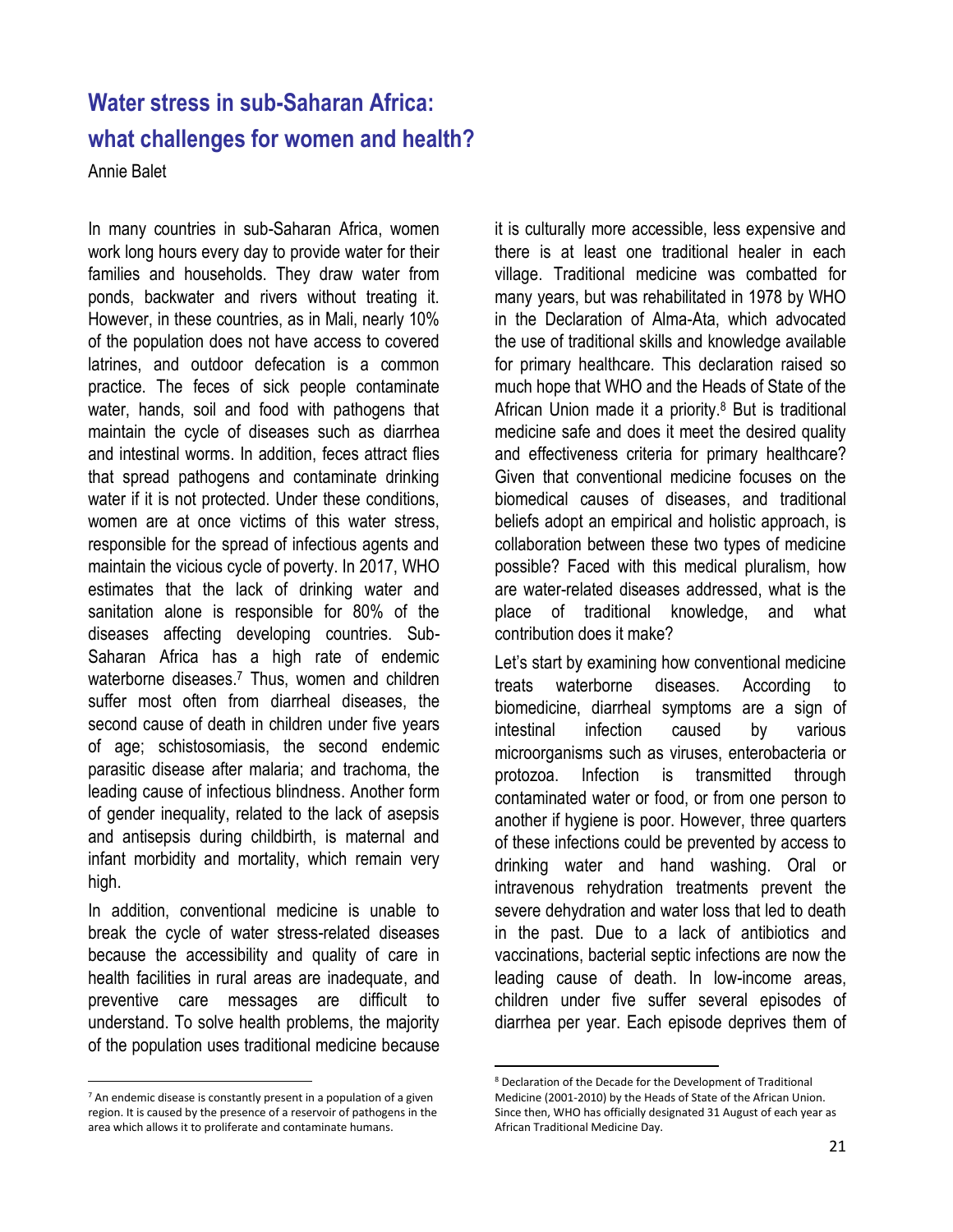the nutrients they need to grow. As a result, diarrhea is a major cause of life-threatening malnutrition and immunosuppression.

Also known as bilharzia, schistosomiasis is a vector-borne parasitic disease caused by schistosoma worms. Although in decline, this chronic disease affects poor populations who do not have access to water and sanitation and especially women who do their laundry in backwater and the children who accompany them to play. It is very disabling in adults and causes stunted growth in children. Contamination occurs when schistosoma larvae (called cercariae) emerge from water snails and enter the skin. In the body, adult worms live in the digestive or urinary tract where they reproduce. Infected people excrete eggs with their excrement, which in turn can infect the water snails. The snails then release the second generation of cercariae into the water. The single dose of Praziquantel reduces morbidity, but does not prevent superinfections, and should be repeated periodically on a large scale. In addition to building latrines, the other way to break the schistosomiasis cycle is to destroy the snails using either synthetic molluscicides, which are dangerous for fish, or extracts of native plants rich in saponins or tannins that are less harmful to the environment.

In Mali there is a linear relationship between the distance to the water source and the prevalence of trachoma among children ages 1 to 9. The prevalence is low when there is a well in the concession, but having to walk more than 30 minutes is a serious risk factor. Caused by repeated infections, trachoma manifests itself by chronic inflammation of the eyelids which causes the eyelashes to turn inward and rub on the eye, eventually leading to blindness. It is spread through contact with dirty hands, dirty clothes and flies contaminated by a bacterium, *Clamydias trachomatis.* Topical and oral antibiotic therapy does not prevent reinfection. The later effects of trachoma such as corneal opacities are more common in women because of the care they provide to children, who are reservoirs of the disease. At the advanced stage of the disease, surgery is performed to prevent blindness.

Prevention is based on face-washing, providing safe drinking water at a reasonable distance and building closed latrines to prevent flies from proliferating.

More than half of maternal deaths occur in sub-Saharan Africa, particularly among rural populations. Most deaths are due to inadequate, late or absence of treatment. Among the main causes of maternal mortality<sup>9</sup> are infectious diarrheal diseases aggravated by pregnancy and intestinal parasitosis. Hookworm<sup>10</sup> causes severe anemia in pregnant women, resulting in low birthweight and premature birth, which can be lifethreatening to the child. One of the complications during childbirth is the deformation of the pelvis resulting from the heavy loads of water carried from childhood over long distances. Added to this are the disastrous hygiene conditions during childbirth. According to WHO (2017), 38% of health facilities have no access to water, 19% have no sanitation facilities and 35% have no soap and water for hand washing. In these conditions, the risk for the mother of puerperal infection leads to 15% of all maternal deaths, and for the newborn, there is a high risk of contracting often fatal diseases such as neonatal tetanus or sepsis.

Let us now consider how traditional medicine can manage diseases. It can be defined as *"the sum total of all the knowledge and practices, whether explicable or not, used in diagnosis, prevention and elimination of physical, mental, social or spiritual imbalance and based on sociocultural and religious foundations of a given community, as well as on practical experience and observation handed down from generation to generation, whether verbally or in writing"* (Koumaré). The traditional practitioner's sphere of action is therefore not limited to diseases in the strict sense. As keepers of the heritage on

 $\overline{a}$ 

<sup>9</sup> Maternal mortality is defined as the ratio between the number of women who die during pregnancy and the 42 days after delivery and the number of live births.

<sup>&</sup>lt;sup>10</sup> Intestinal parasitosis caused by two tiny round worms (nematodes), *Necator americanus* and *Ankylostoma duodenale* that contaminate the soil. This disease is transmitted by contact with soil contaminated with feces when walking barefoot or accidentally swallowing contaminated soil particles.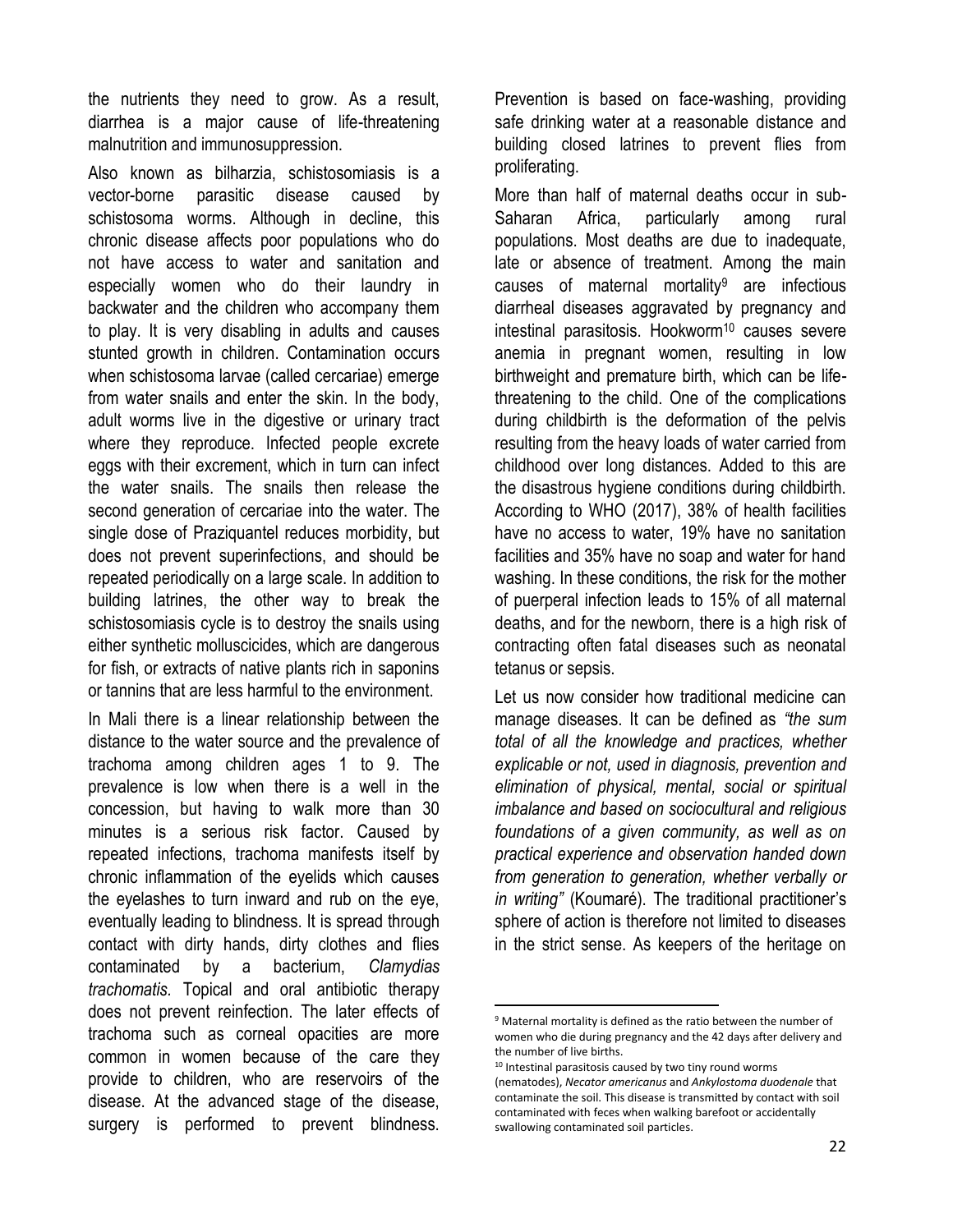the potential of plants, traditional healers also offer holistic care.

Phytochemical studies have shown that the pulp of baobab fruit (*Adansonia digitata*), commonly used in self-medication for diarrhea, is rich in electrolytes and has the same effect as oral rehydration salts. *Moringa oleifera* leaf powder, used in the infant malnutrition program, is very rich in minerals, vitamins and protein. It contains all the amino acids essential to humans. Moreover, moringa seeds are used as a natural flocculent to clarify turbid waters, and are biodegradable, unlike aluminum sulphate. They also have a mild antibacterial effect and eliminate protozoan cysts.

As a pioneer in this area, Mali developed policies in 1968 to promote traditional medicine by creating the Department of Traditional Medicine (DMT) of Bamako within the National Institute for Public Health Research. In collaboration with traditional healers, the DMT has developed improved traditional medicines that have obtained marketing authorization. These medicines from the traditional pharmacopoeia are said to be improved because they have undergone scientific testing to verify their safety and efficacy, and the production quality is monitored. Numerous studies have shown that *Euphorbia hirta* extract is non-toxic, reduces intestinal motility and kills amoebas. Pharmacies sell Dysenteral, a tea made from *Euphorbia hirta*, at an affordable price to treat diarrhea and amoebic dysentery. In Senegal, Mbaltisane, also made from *Euphorbia hirta* and prepared by a private laboratory, obtained a marketing authorization.

The inclusion of traditional healers into the conventional health system is less advanced and takes longer to establish, as it requires intercultural dialogue and greater cooperation. Traditional practitioners enjoy high credibility and deep respect within their communities, and when well trained, they can avoid a delay in care by diagnosing and referring serious clinical cases to the mainstream health system. For example, traditional practitioners have their own diagnostic criteria: *"red eye disease that does not secrete pus; broken or itchy*  *eyelashes correspond to the more advanced stage".* 

In Africa, cleaning is the job of women, as they are involved in providing personal cleanliness, preparing food, caring for children and the ill and cleaning the house and yard. Although traditional healers do not subscribe to the notion of germs, they could be educated about hygiene, which is a medical notion that is different from cleanliness. As they are better respected than any other health specialist, as the UNAIDS study shows, they can be good messengers for hygiene measures, such as hand washing and water management, to prevent the spread of pathogens. Moreover, these hygiene measures are particularly important and effective if they are applied by traditional birth attendants.

In rural areas, traditional birth attendants are responsible for three quarters of all deliveries. In the villages, they are the only ones to provide healthcare during pregnancy, childbirth and the postnatal period. Moreover, the population is traditionally in favor of them. R. Sanogo and S. Giani have set up a communication and intercultural partnership program in Mali to promote traditional birth attendants. They learn the basics of antisepsis and asepsis, umbilical cord care, early detection of pregnancy complications requiring transfer of the mother-to-be and basic hygiene rules. The program has been effective in reducing perinatal tetanus and late neonatal deaths, encouraging immunization and registering births.

Endemic water-related diseases particularly affect women's quality of life, which is endangered during every pregnancy. These dangers can only be lastingly eradicated when safe drinking water, sanitation and hygiene education are accessible to all. To ensure better primary care coverage, the functional and structural failures of conventional medicine could be offset by promoting traditional medicine, to which the populations are very attached. It is important to advance the dialogue between these two types of medicines in order to perceive the possible convergence between traditions and biomedicine to enable traditional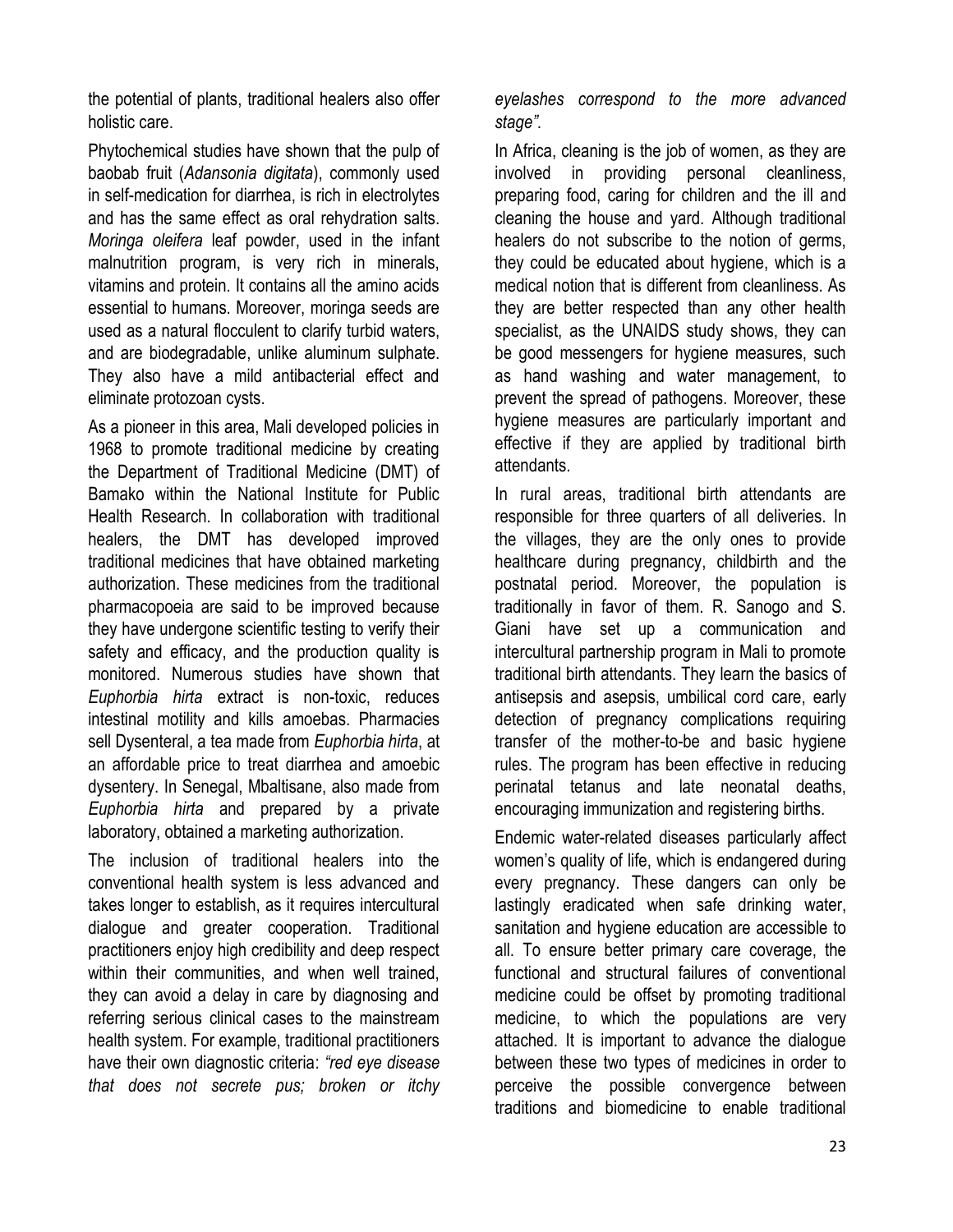medicine to modernize. It must be better supervised, regulated, categorized and standardized to provide effective, safe, high quality care. Traditional healers are valuable local providers of preventive and primary healthcare. The traditional pharmacopoeia offers avenues of research that can lead to the production of drugs to replace imported drugs. This ethno-medicine, which is affordable to lower-income populations, helps enhance the cultural and natural wealth and autonomy of sub-Saharan African countries.

#### **Bibliography**

Anderson S., Kaleeba N.: Des remèdes ancestraux pour une maladie nouvelle: L'intégration des guérisseurs traditionnels à la lutte contre le SIDA accroît l'accès aux soins et à la prévention en Afrique de l'Est. ONUSIDA, Étude de cas février 2003.

Dhakar R. et al: Moringa: the herbal gold to combat malnutrition. 2011.

Diallo D., Koumare M., Traore A., Sanago R., Coulibaly D.: Collaboration entre tradipraticiens et médecins conventionnels: l'expérience malienne. Observatoire de la santé en Afrique: Janvier-

juin 2003.

Eklu Natey R., Balet A.: Dictionnaire et monographies multilingues du potentiel médicinal des plantes africaines - Afrique de l'Ouest 2012.

Kabore A., Savadogo B., Straore A., Danou D.: Optimisation de l'efficacité des graines de *Moringa oleifera* dans le traitement des eaux de consommation en Afrique subsaharienne: cas des eaux du Burkina Faso. Revue des sciences de l'eau 26 (3). 2013, pp. 209- 220.

Kasolo J., Bimenya G.: Phytochemicals and use of *Moringa oleifera* leaves in Ugandan rural communities. Journal of medicinal: 2010.

Koumaré M. et Diallo D.: Place de la médecine traditionnelle pour une prise en charge efficace du patient au Mali. Symposium Malien sur les Sciences Appliquées: 2010.

Poda J.-N., Gagliardi R., Kam F., Niameogo A.: La perception des populations des maladies diarrhéiques au Burkina Faso: une piste pour l'éducation aux problèmes de santé. Santé et environnement Vol. 4, n°1: 2003.

Pousset J.-L.: Place des médicaments traditionnels en Afrique. Médecine tropicale. n°66: 2006.

Sanogo R. et Giani S.: La guerre des femmes: accoucheuses traditionnelles et promotion de la maternité à moindre risque. Ed: EDIMCO Mali 2009.

Schéman J.-F.: Comment identifier les sujets ou communautés risque de trachome et de ses complications cécitantes: facteurs de risque, répartition géographique des risques, comportements à risques, marqueurs de risque? Chap. 7: Lutte contre le trachome en Afrique subsaharienne. IRD 2006.

Sissoko M.: Comment guider les tradipraticiens pour qu'ils jouent un rôle dans le changement de comportement notamment du couple "mère-enfant"? Chapitre 4: Lutte contre le trachome en Afrique subsaharienne. IRD 2006.

Traoré A.: Ya-t-il des substances traditionnelles utilisées dans les affections oculaires qui sont actives contre le trachome? Quel est l'impact des pratiques traditionnelles sur l'évolution du trachome? Chap. 5: Lutte contre le trachome en Afrique subsaharienne. IRD 2006.

OMS/Combattre les maladies véhiculées par l'eau à la maison. Réseau international pour le traitement et la bonne conservation de l'eau à domicile. 2007.

OMS/Maladies diarrhéiques. Aide-mémoire n°330. Mai 2017. OMS/Schistosomiase (bilharziose). Aide-mémoire. Janvier 2017. OMS/Trachome. Aide-mémoire n°382. Juillet 2017.

USAID/Un partenariat public-privé pour le traitement de la diarrhée au Bénin: résultats et leçons apprises.

OMS et UNICEF/Des techniques simples pour traiter l'eau à la maison et la conserver dans des récipients sûrs pourraient sauver un grand nombre de vie chaque année. 2005.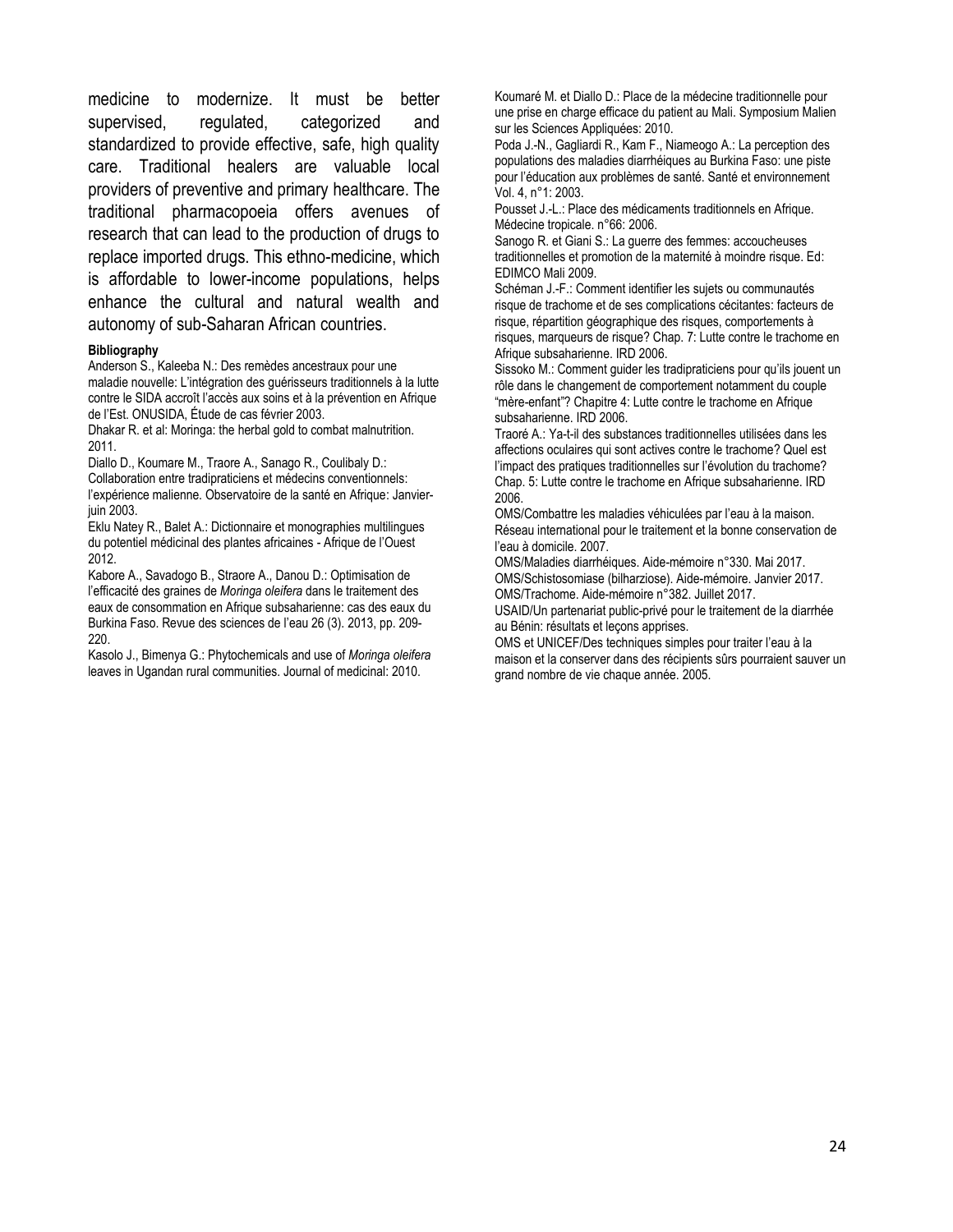## **Drinking water in Batchingou: incredible confrontation between David and Goliath!**

#### Hermine Meido

It was in October 2006 that, surrounded by some friends and close relatives, I had the privilege of convening the constituent assembly of GAB (Batchingou-Cameroon Action Group) in Geneva.

The initial aim was to improve the quality of care at the Integrated Health Centre in Batchingou, a village in western Cameroon.

The traditional authorities having welcomed our project with pride and enthusiasm, there was no reason not to get started. The large ceremony took place at the Batchingou chiefdom, all day on 31 December 2007. The notables gathered in the village were in charge of preparing and serving offerings to each of the nine sanctuaries of the village, without forgetting the old chiefdom.

After which, GAB began its activities in the field with complete peace of mind.

Initially, we provided training for the laboratory assistant, as well as the two nursing assistants to whom we continue to pay a monthly salary.

In order to reinforce staff training, GAB invited Jacques Bufquin-Goutaud, a nurse representative of the AGIR association in Paris, on several occasions.

In Geneva, the members of the Association felt that we cannot provide health without drinking water.

Luckily, I met Jean-Michel Yepdieu, Chairman of the Village Consultation Committee at the time, in Batchingou. In due form, his team had studied the terrain and located springs on Doubok Mountain. The report initially prepared and signed by the competent authorities had to be sent to Cameroon's capital, Yaoundé, for approval by the Office of Participatory Development.

Despite the efforts of the Consultation Committee, the project was not approved.

So it's not surprising that Jean-Michel became a founding member of GAB in Batchingou, and responsible for the water catchment project.

Then, around this simple and courageous man, a core of "dedicated sons of the land" formed, and work began. I leave it to the members of GAB to recount how the young and not so young loaded down with bags of cement or iron bars would travel more than a kilometer uphill, to build underground water tanks. They will also tell you about the grueling and sometimes dangerous work involved in breaking rocks to make way for pipes or to make gravel, digging arid soil and chopping through tree roots. Everything is done by hand.

Unlike other water projects, which receive large amounts of funding, we can only count on individual donations and membership dues. Nevertheless, GAB remains a non-profit association, and respects international standards for each of its decisions.

However, not only does the gravity fed water catchment project in Batchingou not have a budget, but it was imposed on our humble association whose main goal was to improve the health of people in Batchingou.

Moreover, I learned at my expense that the solidarity law, which was one of the strengths of Africans, has now been transformed into a law of opportunism, fueled by corruption. In this sense, there is a lot of work to be done to develop popular awareness, in order to recognize and respect the common good.

To say that an association is non-profit means that it supports one or more humanitarian projects, without seeking to contribute to anyone's personal enrichment.

However, so far and paradoxically, the wealthiest expect to remain privileged, including when it comes to the distribution of drinking water in Batchingou.

Fortunately, GAB is making progress.

From a project that was based on eight water points, and despite our very limited resources, GAB now has twenty-four standpipes throughout the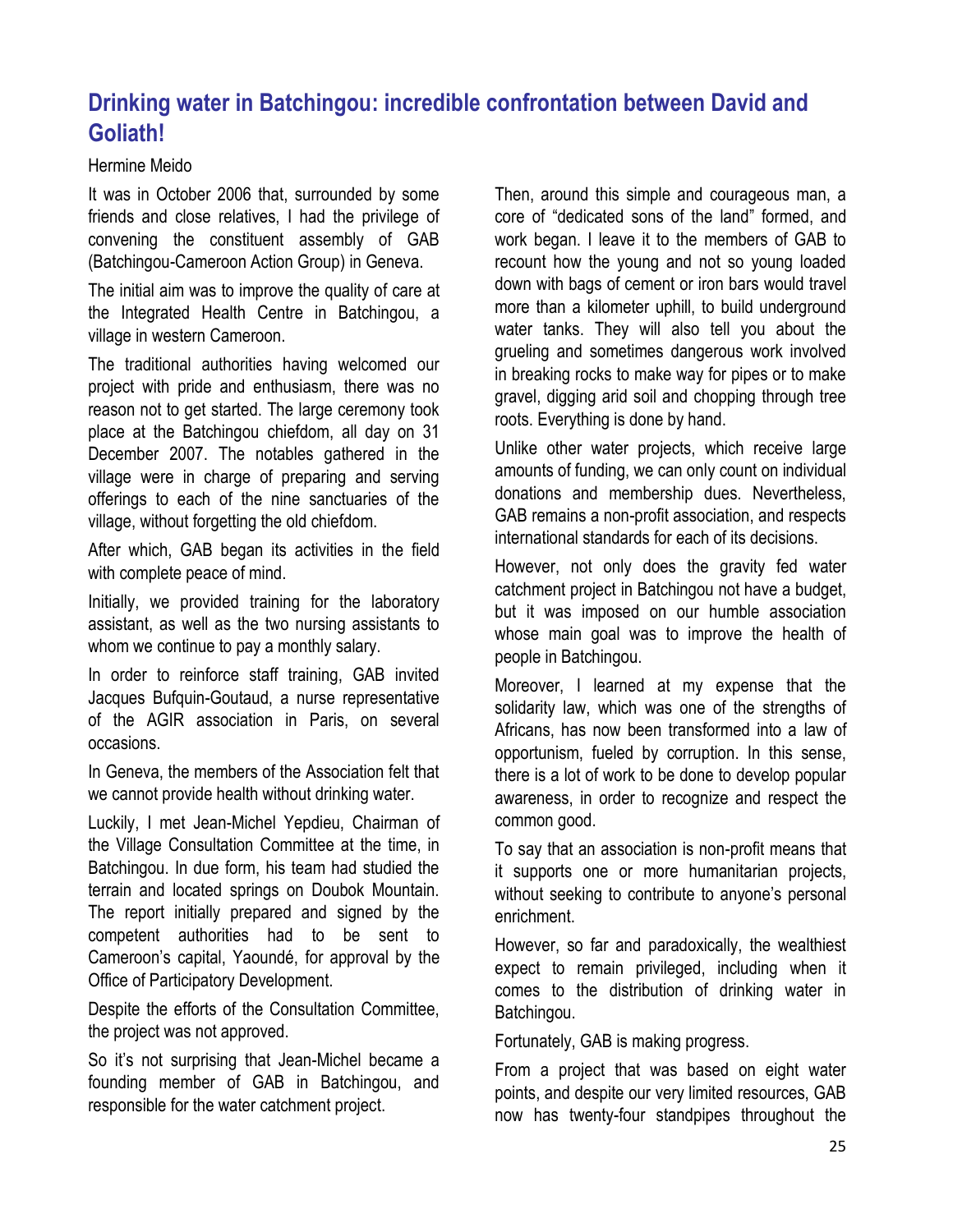village. The inhabitants of some neighboring villages even come to Batchingou to get drinking water.

Several times, the population has shown its determination, especially against those who want to privatize water for their sole advantage.

God willing, local GAB members will continue to maintain their water catchment systems, assuming their responsibilities, as they have done so far. Because, in the end, they were the first to believe in it and they put all their efforts into it right from the start. For that reason alone, they deserve everyone's respect.

The Health Centre has remained our primary concern.

By 2014, there was a documented decrease in infectious diseases.

There are also many personal expressions of gratitude from the population.

But nothing can be taken for granted.

This is why we have begun working to raise awareness among the population as a whole and make people accountable for the upkeep of the water distribution system. Every citizen should in the near future consider the possibility of participating, even financially, in the upkeep and repair of pipes, taps and other parts of the system.

Eventually, we will have to exploit a new spring in addition to the three existing ones. Last year's experience has made this clear. A few months ago, the country experienced a major heatwave, and water became extremely scarce. One of the consequences was the epidemic of typhoid fever and other types of fever.

In conclusion, the fight continues.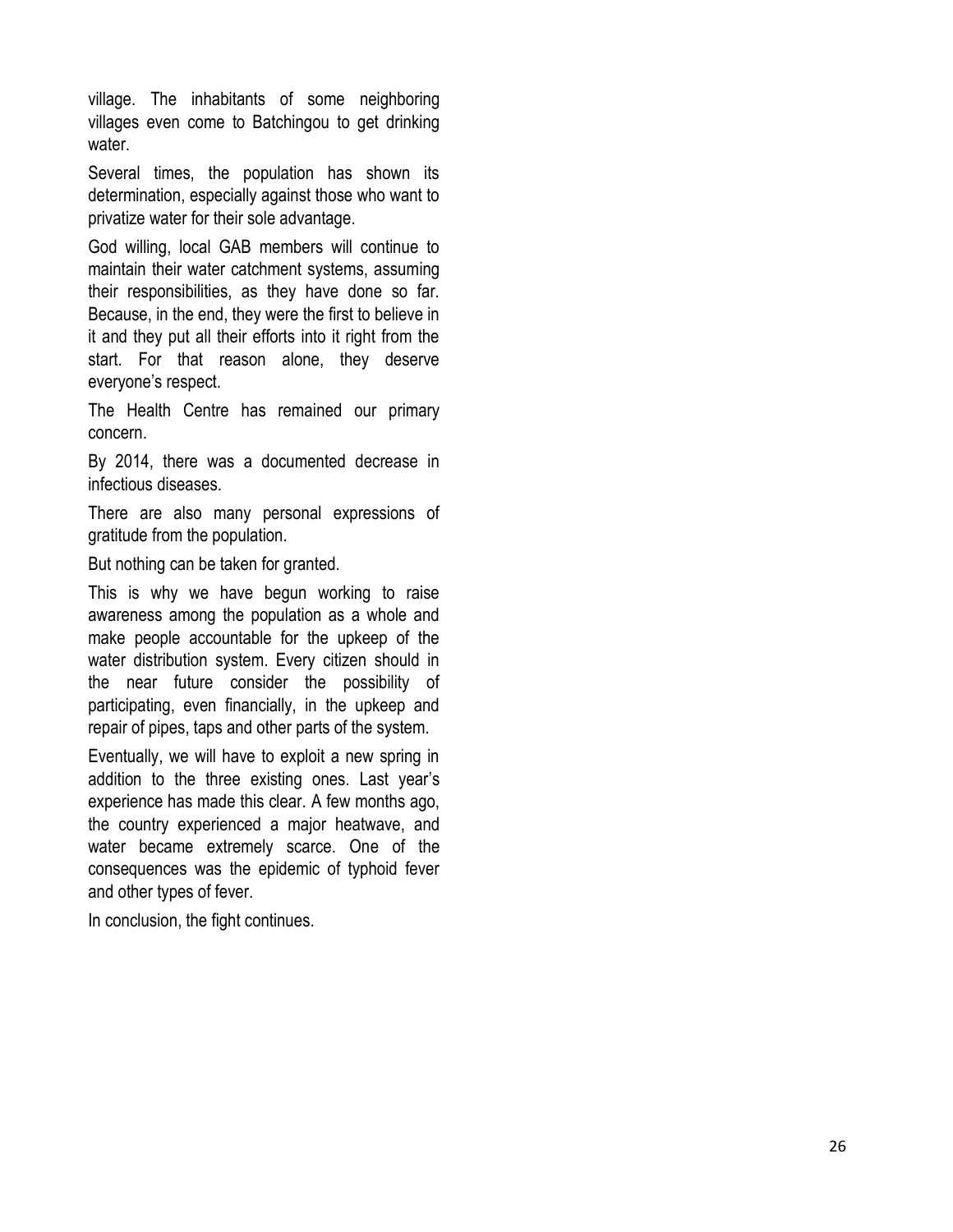# **Water management in Peru: what avocados are we eating?**

Christian Häberli

#### **Gold and Water from Peru**

Four centuries ago, Peru gave us the potato, which saved us from famine in Europe. But the Incas had also built one of the greatest empires in the world, without wheels, without iron, without writing and without horses, and they revolutionized agricultural production, food security, conservation technologies unknown in Europe, and irrigation even in desert regions.

Today, water management is an even greater challenge than in the pre-Columbian period. Agriculture provides 8% of the GDP and employs one third of the female labor force. Advanced irrigation technology literally turns water into gold. But, to take the example of the avocado, now traded worldwide, it is not just more profitable for the producer, but also much more water-hungry: it takes a thousand liters to produce a single kilo of this delicious fruit. The question is whether, by eating avocados and drinking the virtual water they contain, we are depriving urban populations, foreign exchange-earning gold and copper miners, and women farmers, of water. And would those farmers, rather than growing our avocados, earn a better living by working their own fields – with that water they had had access to for centuries in order left to grow their potatoes? Not to mention the amazing natural landscapes and world-class biodiversity of Peru, forever incarnated by the goddess Pacha Mama.

Indeed, water stress is a serious problem in Peru where only 10% of the total population lives in the Amazon forest (66% of the national territory) where rainfall is very abundant. All the other inhabitants, about 30 million, live in the desert or on the high

plains. That's where our avocados, asparagus and Pisco Sours grow. And that is where the cost of producing, transporting and distributing water is highest. How can we ensure the Right to Water to the portion of the population that no longer has the means to pay the market price? It is an extremely difficult and never sustainable trade-off: politically privileged urban populations and cash crop farmers pump from the aquifer, and mines (industrial and, even more artisanal) pollute rivers, at times until they are clinically dead.

#### **Avocados, water and the local issues**

In the Ica Valley, some 500 kilometers south of Lima, there is not much left of the Ica River (seasonal and diverted), nor of the famous irrigation canal allegedly built by the Ninth Inca, the famous Pachacútec Yupanqui (1438-1471). Poor maintenance and climate change are just two of the reasons for this. The current shortage for everyone has led commercial agriculture to migrate to the coastal desert, where the water is underground, not renewable, but of much better quality.

In short, the water management dilemma in these conditions is the choice between an almost waterless, inefficient and expensive family field, and the hi-tech plantations that use much less water, pay their workers better, and earn much more by selling their cash crop products in Lima or Geneva. Moreover, it seems that they pay their workers up to three times the legal minimum wage, which in 2016 was 30 soles a day (about 9 Swiss francs). Peru, it should be said, is not poor. According to World Bank statistics, only 3% of the total population lives below the poverty line.

While politicians, economists and agricultural engineers seem satisfied with this situation, sociologists report a crisis of governance in the Ica Valley, and in Peru, resulting according to them from the neoliberal policy of its governments.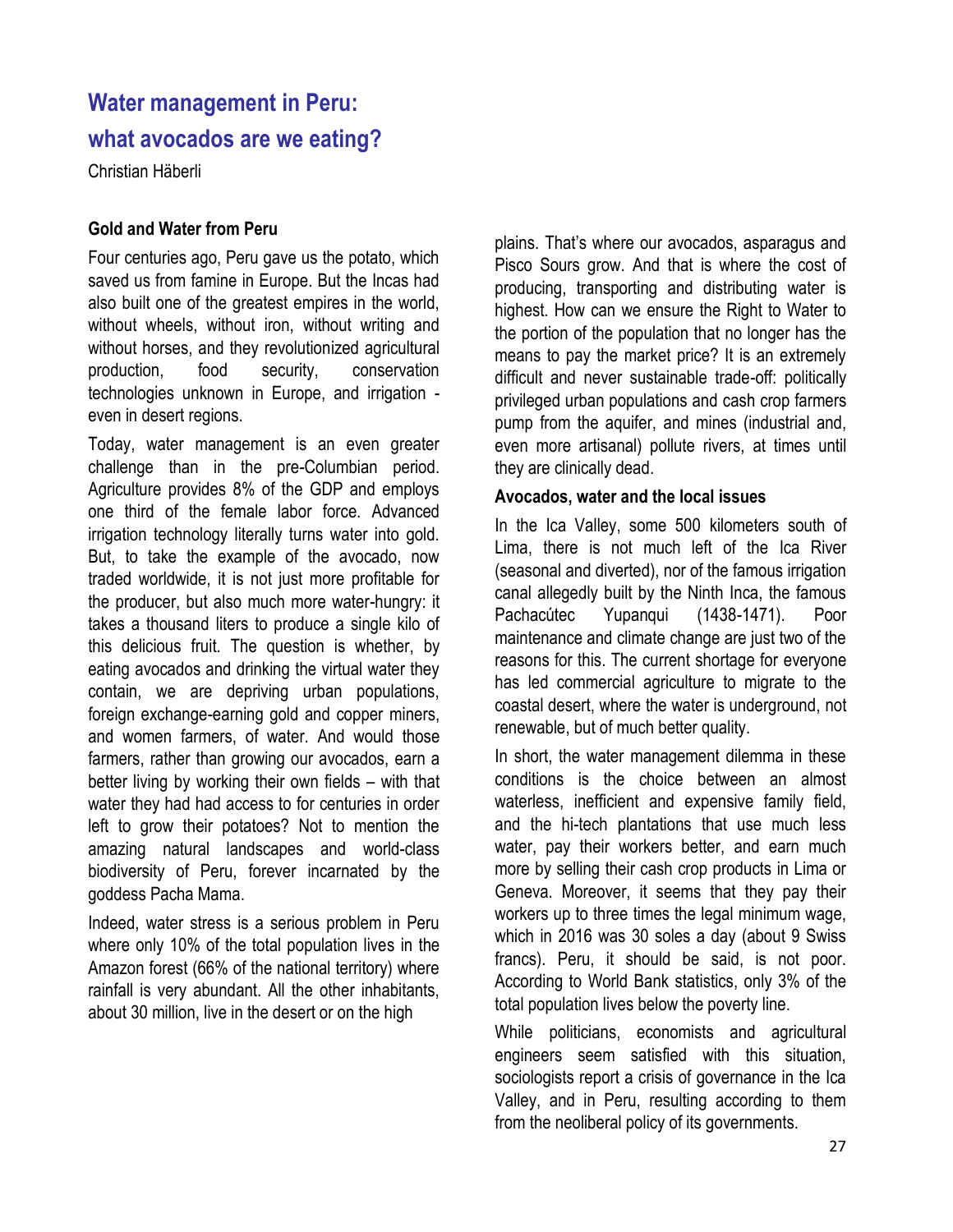The question is how to assess the sustainability of avocados. To tell the truth, nothing is certain in this

country that may have emerged from its frequent political crises and coups d'état, except that water will become even scarcer and that there will still be earthquakes and storms and other disasters of all kinds. Not to mention Peru's other existential challenges, such as climate change, El Niño, and the price of copper!

Is one avocado in the hand worth two in the bush?

#### **What solutions?**

It's important to remember that water does not flow on its own. Too often, in Peru as elsewhere, it flows towards the rich, and towards men. And the virtual water contained in each avocado is consumed even in our households in Geneva.

The challenge is ensuring an equitable allocation of water. But how can we get there? Should we stop eating avocados to ease our conscience? It is of course possible for all of us to do so – but this would also reduce the income of Peruvian farmworkers.

We could limit our consumption to fruit deemed "fair trade" by the Max Havelaar organization. However, if we want water to flow equitably, we should know that "organic" is not synonymous with "well managed" or "fairly priced" water. And it is not right for us to define, in Switzerland and for the whole world, what "fair trade and sustainable avocados" are.

Can we measure, and charge for, the virtual water in each avocado? There are some interesting avenues to explore. But they are not very realistic at this stage of the debate.

Unfortunately there is no internationally agreed public standard for "fair trade and sustainable avocados". So it is not possible to prohibit imports only of predatory avocado producers that divert water from the poor and underpay their farmworkers. On the other hand, many private quality standards already exist in Europe and the United States. The one I prefer, based on my research and experience, is called GlobalGap. One problem I see in such private standards, however, is that they are often a sort of diktat imposed by our distribution chains.

Personally, I find the proposals of Nestlé's former CEO Peter Brabeck-Letmathe very interesting. He frequently and explicitly recognized the Right to Water and advocated for a given quantity of water delivered free of charge around the spring producing mineral water for his company. According to Nestlé, this water for nearby residents should and could be paid for by consumers of mineral water. For economists, this is a form of transfer pricing.

For agricultural water, in line with Mr Brabeck-Letmathe's idea, Peru could perhaps regulate access to water by reserving a share of the water pumped by exporters for small-scale farming, at an affordable price justified by their presence since pre-Hispanic times. In order to prevent unfair competition and social dumping by competitors in Mexico, Guatemala, Chile, South Africa, Ghana, Israel and Spain, cooperation between the largest exporters would obviously be an excellent thing. Stay tuned!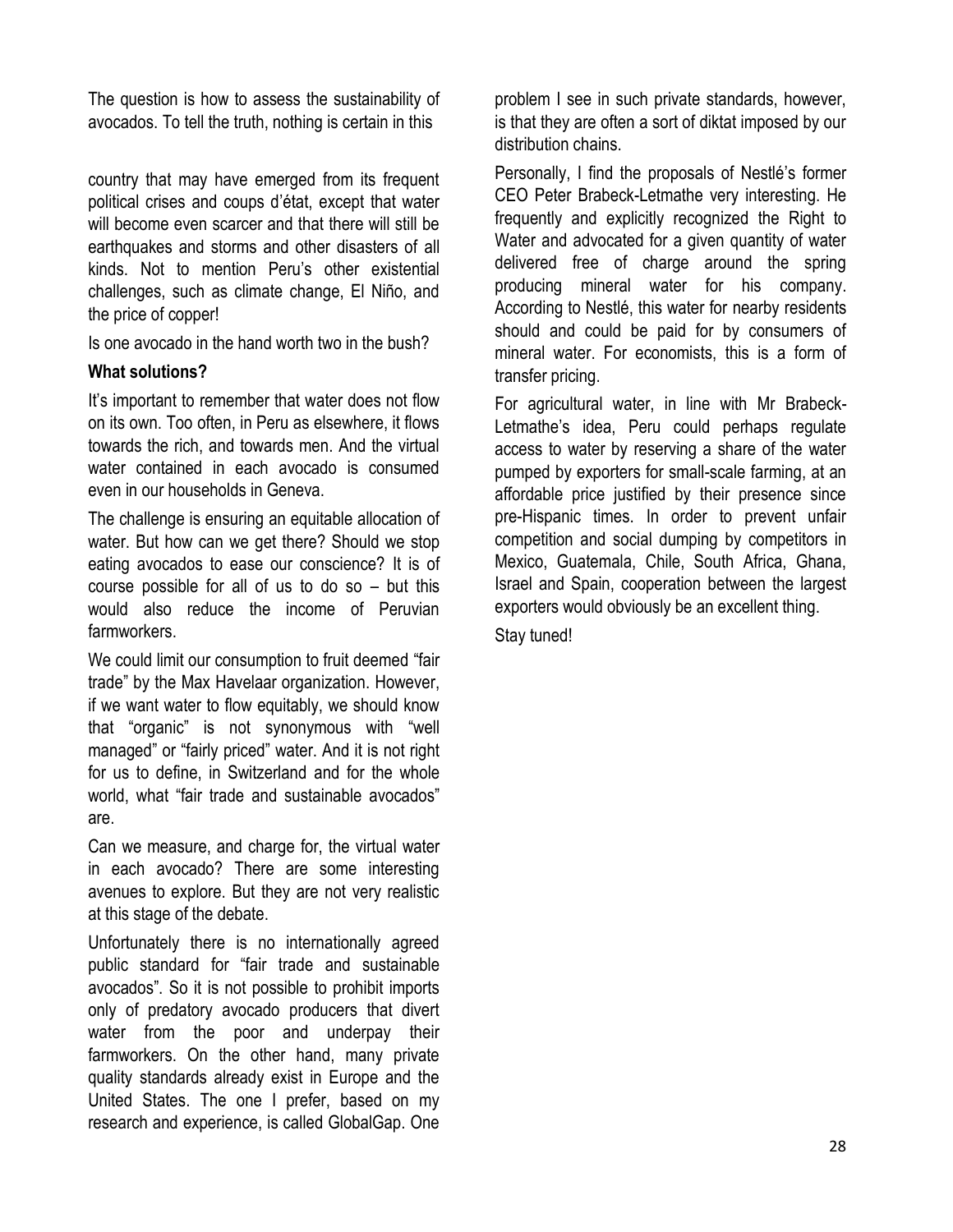## **Education: success stories in Myanmar, Laos and Cambodia**

Child's Dream, founded by Marc Thomas Jenni and Daniel Marco Siegfried, represented at the W4W fifth Colloquium by Mrs Jeanne Barras Zwahlen at the roundtable moderated by Benoît Girardin

**Water Systems in Myanmar, Laos and Cambodia provided by Child's Dream**

### **Overview**

Chronic fresh water scarcity and contamination are among the predominant challenges in the leastdeveloped and remote villages of Myanmar, Laos and Cambodia, posing serious health problems to children and adults. Many schools in these rural villages have a high prevalence of diseases related to inadequate water supply, sanitation and hygiene, and child malnutrition and other underlying health issues are common. These health problems are preventable, but, if not addressed, can disrupt students' attendance at school. Generous financial support from our donors has been facilitating our quick-impact and pragmatic work in contributing water supplies for safe consumptions and sanitation to poverty-stricken communities.

### **Water Challenges**

#### **In Myanmar**

The poor infrastructure in remote areas of Myanmar results in more than 33% of the population being exposed to unsafe drinking water (WHO, 2015). Our efforts help provide some solutions such as the means to harvest water from rain, and effective extraction and storage systems for water from natural springs and aquifers.

#### **In Laos**

Rural areas of Laos also hampered with lifethreatening diseases among children and adults due to poor water management and sanitation, lack of awareness of water safety and hygiene and the common practice of unregulated defecation. There are

frequent occurrences of health and nutrition complications such as diarrhoea, stunting and underweight (UN, 2017). Women and young girls still collect water from distant rivers and lakes, a strenuous and dangerous task.

#### **In Cambodia**

The provision of sustainable sources of water remains a key challenge in Cambodia's remote areas due to recurrent dry seasons and droughts. There is deficient water quality and low hygiene. These long-standing problems cause many children in rural areas to suffer from the severe consequences of diarrhoea, respiratory diseases, skin diseases and other waterborne infections. The poor management of water systems results in an estimated 10,000 deaths annually (UNICEF, 2015).

### **Implementation**

In responding to these urgent calls for action, we have supported a number of government schools in constructing water supplies and storage systems such as protected wells, electric pumps and pipes connected to natural springs and other groundwater sources, providing water that is clean and accessible to schools and entire communities.

Students, teachers and community members can use the water for drinking or personal hygiene and sanitation.

### **Process**

• A local, professional foreman is hired for the construction work.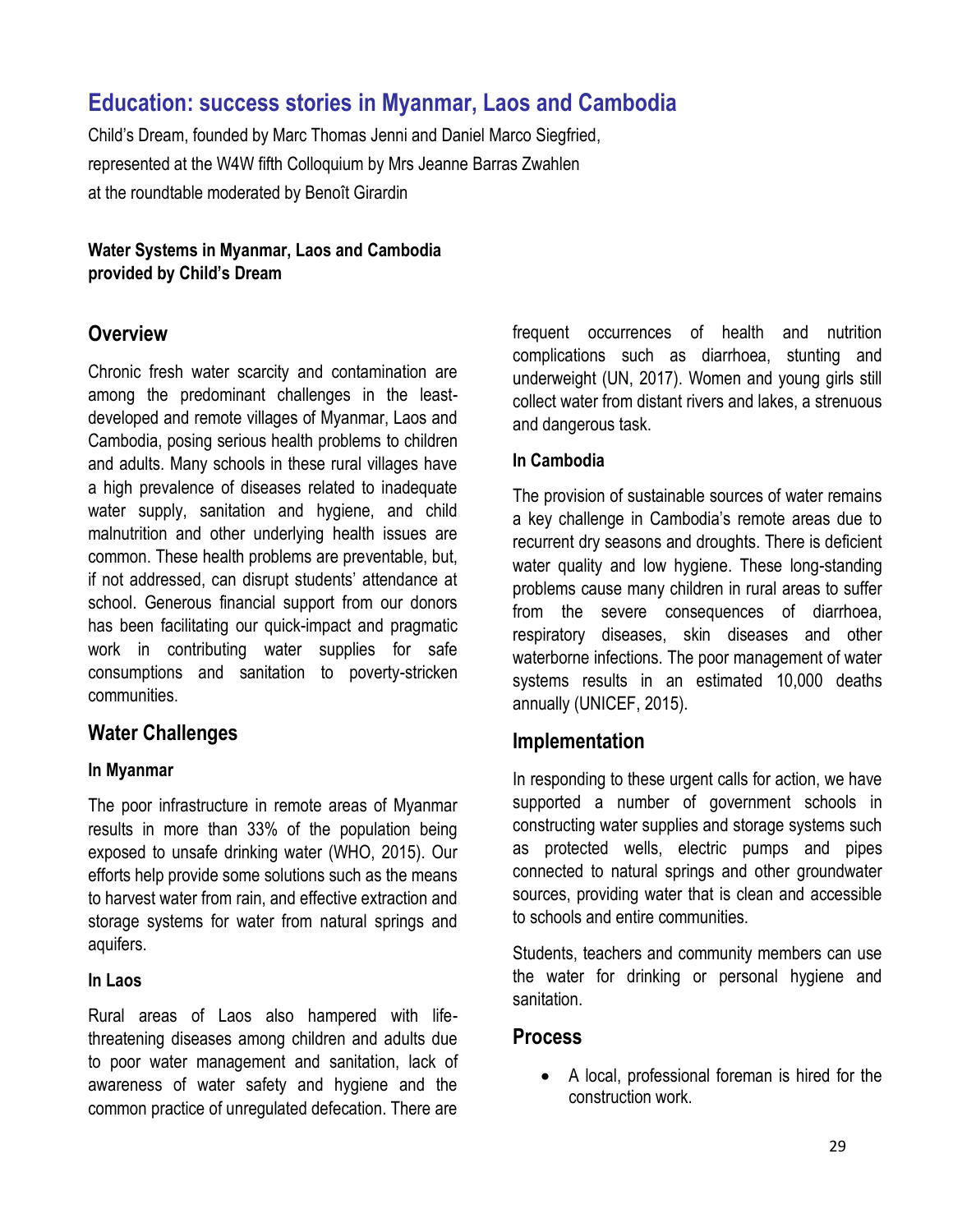- Construction of a concrete water storage system (concrete tank, basin, etc.) usually take 3-4 weeks to complete, and approximately 3 months for a water supply system (water kiosk, system of electric pump and pipes etc.)
- 5% of the total cost will be held back for 6 months as guarantee for the work.
- The school leaders and community members will be responsible for the regular cleaning and the maintenance costs of the water tanks after completion.

## **Monitoring**

- During the construction phase, our team conducts regular site visits to monitor the progress of the work and to ensure our high quality standards are being met.
- Once completed, our team regularly returns to the facilities to assess the proper use and the effectiveness of the water tanks.

### **What we achieve**

Ensuring that the school and local community have reliable access to clean and safe water for consumption, sanitation and hygiene.

The improved drinking water source leaks to a decrease in waterborne infections, diseases and epidemics.

Instructions and training on usage and maintenance will result in effective water and sanitation management.

The projects also strengthen the local community's understanding and participation in improving water and sanitation management.

Providing adequate levels of water supply, sanitation and hygiene can ensure better educational opportunities and improve students' success rates, livelihood standards and food security for the many children and families.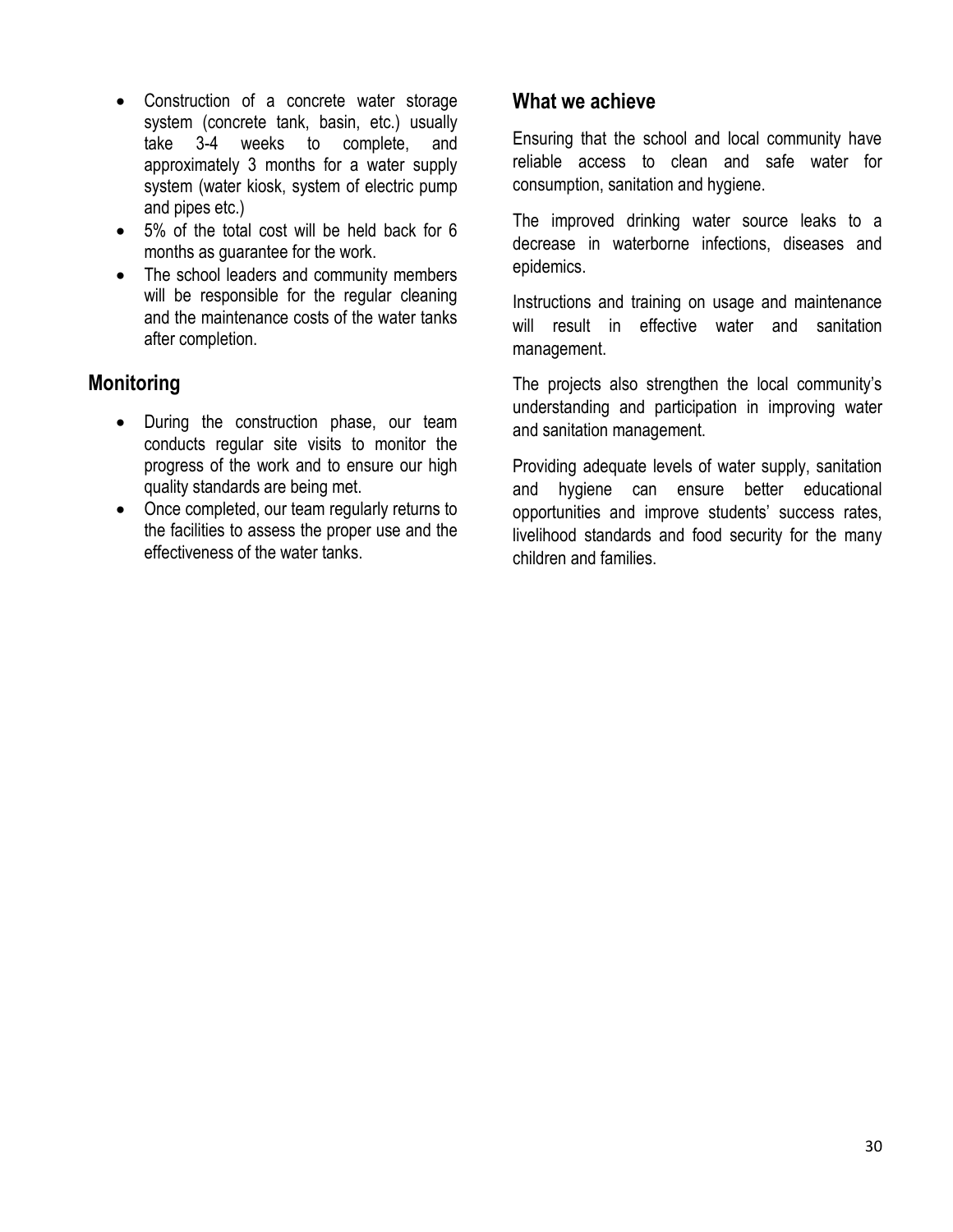# **Part III: Water Ethics Ethical Overview**

#### Benoît Girardin

The shortage of drinking water in the South African city of Cape Town, which was announced in 2015 and became critical in the spring of 2018, has recently made headlines around the world. It calls to mind a new form of gender, social group and racial equality.



This new equality concerns the quest for water, but also the perception of water stress. Now everyone shares these concerns. Of course, we are likely to see the development of a new social function, a new paid job, namely water collectors could develop rapidly (Individuals who are ready to spend hours in line to bring a few jugs of water to people who can afford to pay to avoid queueing themselves). Nevertheless, everyone will experience the perception of water stress.

In terms of ethical reflection, it is important first to recall that **equality** between men and women when it comes to water stress is far from being a reality in practice. However, equality conceived in terms of interchangeability or reversibility - as if men are supposed to do the same thing as women and vice versa - leads to social impasses. Rather than thinking in terms of identity, equality should be considered in other terms, namely **balanced sharing** of tasks and efforts, or **fairness** adressing the risks involved.

In the same way that we can distinguish in rural pre-industrial societies the activities of hunters from those of farmers, the care of small farmyard animals from that of large livestock or forestclearing from crop-growing, we can imagine that women are mainly or exclusively responsible for collecting water, washing or caring for children in a way that is not applicable to men. Men should be responsible for building and maintaining wells, pipelines or aqueducts. In the modern urban context, a more flexible division of labor can be negotiated, aimed at achieving a fair and balanced share of the total burden. Here too, justice is considered in terms of fairness, not interchangeability or substantive equality of roles.

**Equity and fairness** should be determined with respect to the total burden, including the effort required, the responsibility assumed, the risks incurred and the time spent. Ethical concerns encourage us to achieve a certain parity in all these burdens. This presupposes that we have the means to measure the efforts, risks and time spent, and to compare them with the total burden are made available. Verifiable and impartial markers are needed to evaluate and measure the respective burdens, not just one phase or activity such as collection, but all phases, from finding and maintaining water sources, to collecting, transporting, using, disposing of and treating/recycling the water. This could make it possible to achieve an equitable gender distribution of all efforts, risks and funding.

As for the distribution of water and the payment of costs as well as the management of shortages, we can imagine an equitable allocation that does justice to the needs of both women and men. The practices in Senegal clearly illustrate this change in roles: many women now have water kiosks and guarantee that water resources are used in a less complacent, more efficient and more sustainable self-sufficient - manner.

When men and women learn to negotiate to determine fair quantities, restrictions and savings at household, street, neighborhood, city or village level, this is an ethical achievement. The opposite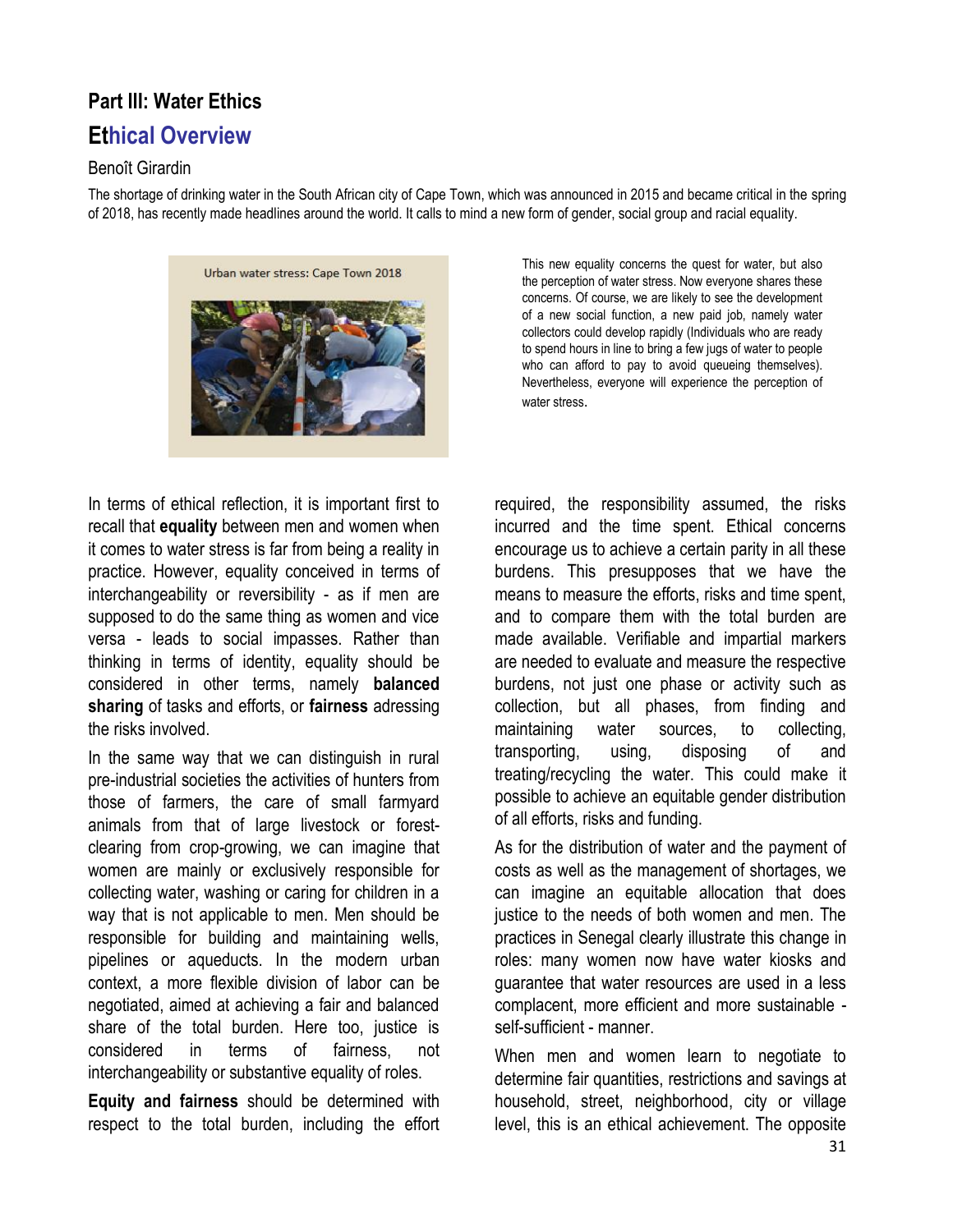option amounts to endorsing the habits and interests of the most influential people. By asking both sides to measure the burden, we can move towards greater fairness, as we can by soliciting innovative proposals from both sides for sustainable management and water savings. The public appeal made by the Cape Town authorities to families and households to promote water-saving showering, reuse and recycling is one illustration of this.

This presupposes that there is a sort of **social contract** between genders, but also between social groups, and that the contract can be negotiated based on a system for measuring burdens, which itself is socially acceptable. This system will make it possible to quantify the burdens and risks assumed by the two genders respectively, and to measure how the gap between the two evolves - for the better or the worse.

The second requirement to satisfy within the framework of an ethical reflection consists in covering the **entire chain**, from collection to evacuation, but also in ensuring **optimal coherence between the three levels:** regulatory policies and frameworks, community and non-profit initiatives and commitments, and family and individual practices - in the other words at the macro-, meso- and micro-levels. Too often we operate at just one or two levels. Only experience shows that sustainable success can be achieved only when the three levels converge. Taking the example of water management education as an example, coherence is crucial between 1) a clear policy priority and framework conditions, 2) the course content, teaching methods and teacher commitment, and 3) the practices that schoolchildren can inspire their families to follow. Taking the example of the acquisition of instruments to filter or purify or convey water, there must be coherence between sustainable development-oriented policy, the commitment of financing and microcredit institutions as well as associations and foundations - such as Helvetas, the Access to Water foundation and the GAB association in Batchingou, Cameroon - and finally the individual practices of families.

In this respect, it is worth mentioning the results of recent studies conducted by Bank of America for investors. They show that women are more willing than men to invest in sustainable development - 84% versus 67%.<sup>11</sup> Contrary to common prejudices, lending to women represents an opportunity rather than a concern.

Similarly, cultural prejudices or the traditional distribution of roles cannot change lastingly until family practices and community commitments have led to policies that take women's perspectives into account and reflect them more directly. Experience shows that a critical look at social constraints and innovative practices must influence framework conditions.

Here again, constructive social change must be driven by alliances between multiple protagonists: industries, farmers, families, cities, fishermen with diverging interests, all brought together by their belief in an explicit ethical platform. In Rwanda, where sustainable transformation of roles and better gender parity are firmly rooted, the change stems from the work of a number of women's associations, but also a men's association that is committed to promoting positive masculinity.

Finally, ethics cannot be separated from an aesthetic and festive dimension: the joy of **celebrating the beauty of diversity**, the rich diversity of cultures, of roles and genders, of rhythms and rites. Support for diversity as a concept is certainly important. But by rejoicing in diversity and celebrating it in a festive way, we experience diversity on a different level - that of emotion, vibration, body, gratitude and appreciation. Without this festive and joyful dimension, ethics would remain confined to its legacy of seriousness, distant restraint and emotional and physical neutrality. It is important for diversity to be experienced as that of a body, in all its dimensions.

l

<sup>11</sup> *Gender Lens Investing,* co-written by Jackie VanderBurg, managing director and investment strategist, US Trust, Bank of America.